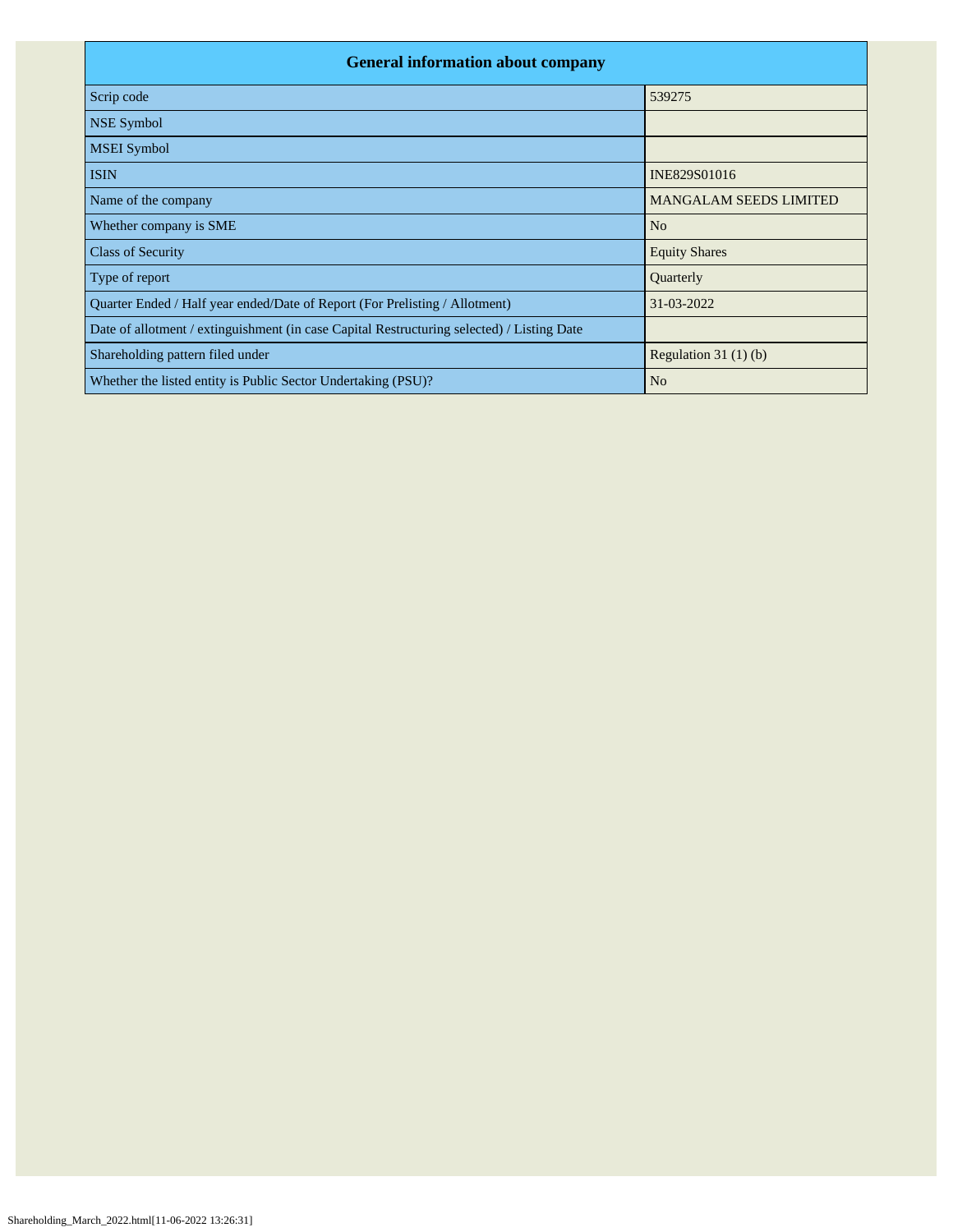|                | <b>Declaration</b>                                                                        |                |                                       |                              |                             |  |  |  |  |  |  |  |
|----------------|-------------------------------------------------------------------------------------------|----------------|---------------------------------------|------------------------------|-----------------------------|--|--|--|--|--|--|--|
| Sr.<br>No.     | Particular                                                                                | Yes/No         | Promoter and<br><b>Promoter Group</b> | <b>Public</b><br>shareholder | Non Promoter-<br>Non Public |  |  |  |  |  |  |  |
| 1              | Whether the Listed Entity has issued any partly paid up shares?                           | N <sub>o</sub> | N <sub>o</sub>                        | No                           | N <sub>o</sub>              |  |  |  |  |  |  |  |
| $\overline{2}$ | Whether the Listed Entity has issued any Convertible Securities<br>$\mathcal{P}$          | N <sub>o</sub> | N <sub>o</sub>                        | No                           | N <sub>o</sub>              |  |  |  |  |  |  |  |
| 3              | Whether the Listed Entity has issued any Warrants?                                        | N <sub>o</sub> | N <sub>o</sub>                        | No                           | No                          |  |  |  |  |  |  |  |
| $\overline{4}$ | Whether the Listed Entity has any shares against which<br>depository receipts are issued? | N <sub>o</sub> | N <sub>o</sub>                        | No                           | N <sub>o</sub>              |  |  |  |  |  |  |  |
| 5              | Whether the Listed Entity has any shares in locked-in?                                    | N <sub>o</sub> | N <sub>o</sub>                        | No                           | N <sub>o</sub>              |  |  |  |  |  |  |  |
| 6              | Whether any shares held by promoters are pledge or otherwise<br>encumbered?               | N <sub>o</sub> | N <sub>o</sub>                        |                              |                             |  |  |  |  |  |  |  |
| $\overline{7}$ | Whether company has equity shares with differential voting<br>rights?                     | N <sub>o</sub> | N <sub>o</sub>                        | N <sub>o</sub>               | N <sub>o</sub>              |  |  |  |  |  |  |  |
| 8              | Whether the listed entity has any significant beneficial owner?                           | N <sub>o</sub> |                                       |                              |                             |  |  |  |  |  |  |  |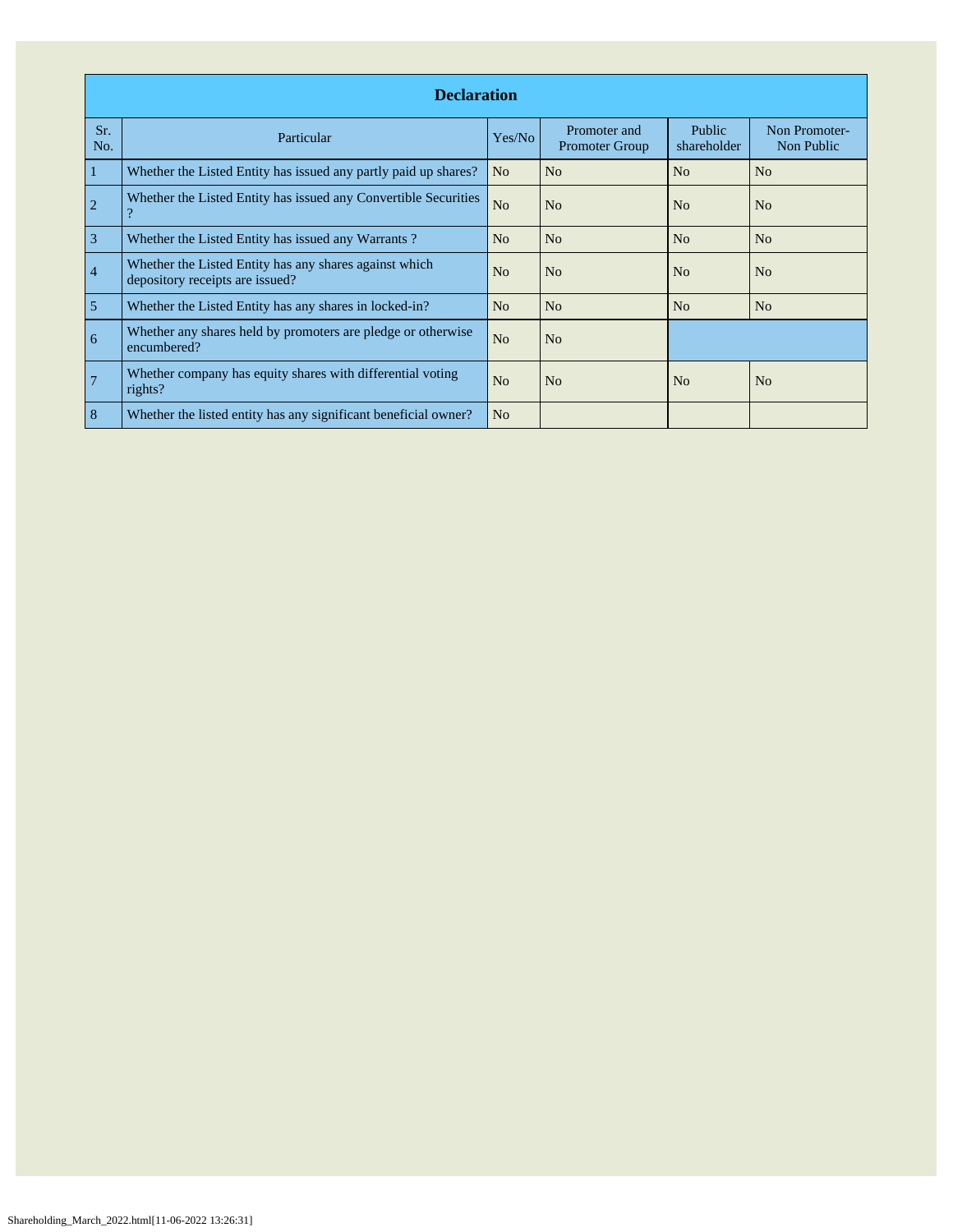|                                        |                                                |                         |                         |                                           |                          |                      | Table I - Summary Statement holding of specified securities |                                                                  |  |                                                                  |          |                           |               |       |                     |
|----------------------------------------|------------------------------------------------|-------------------------|-------------------------|-------------------------------------------|--------------------------|----------------------|-------------------------------------------------------------|------------------------------------------------------------------|--|------------------------------------------------------------------|----------|---------------------------|---------------|-------|---------------------|
|                                        | Category                                       |                         | No. of                  | No. Of<br>Partly                          | No. Of<br>shares         | Total nos.           | Shareholding as a<br>% of total no. of                      | Number of Voting Rights held in each<br>class of securities (IX) |  |                                                                  |          |                           |               |       |                     |
| Category<br>$\left( \mathrm{I}\right)$ | of<br>shareholder                              | Nos. Of<br>shareholders | fully paid<br>up equity | paid-up<br>equity                         | underlying<br>Depository | shares<br>held (VII) | shares (calculated<br>as per SCRR,                          | No of Voting (XIV) Rights                                        |  |                                                                  | Total as |                           |               |       |                     |
|                                        | (II)                                           | (III)                   | shares<br>held $(IV)$   | shares<br>Receipts<br>held<br>(VI)<br>(V) |                          |                      |                                                             |                                                                  |  | $= (IV) +$<br>1957) (VIII) As a<br>$(V)+(VI)$<br>% of $(A+B+C2)$ |          | Class eg:<br>$\mathbf{X}$ | Class<br>eg:y | Total | a % of<br>$(A+B+C)$ |
| (A)                                    | Promoter<br>$\&$<br>Promoter<br>Group          | 28                      | 8218030                 |                                           |                          | 8218030              | 74.84                                                       | 8218030                                                          |  | 8218030                                                          | 74.84    |                           |               |       |                     |
| (B)                                    | Public                                         | 1036                    | 2762128                 |                                           |                          | 2762128              | 25.16                                                       | 2762128                                                          |  | 2762128                                                          | 25.16    |                           |               |       |                     |
| (C)                                    | Non<br>Promoter-<br>Non Public                 |                         |                         |                                           |                          |                      |                                                             |                                                                  |  |                                                                  |          |                           |               |       |                     |
| (C1)                                   | <b>Shares</b><br>underlying<br><b>DRs</b>      |                         |                         |                                           |                          |                      |                                                             |                                                                  |  |                                                                  |          |                           |               |       |                     |
| (C2)                                   | Shares held<br>by<br>Employee<br><b>Trusts</b> |                         |                         |                                           |                          |                      |                                                             |                                                                  |  |                                                                  |          |                           |               |       |                     |
|                                        | Total                                          | 1064                    | 10980158                |                                           |                          | 10980158             | 100                                                         | 10980158                                                         |  | 10980158                                                         | 100      |                           |               |       |                     |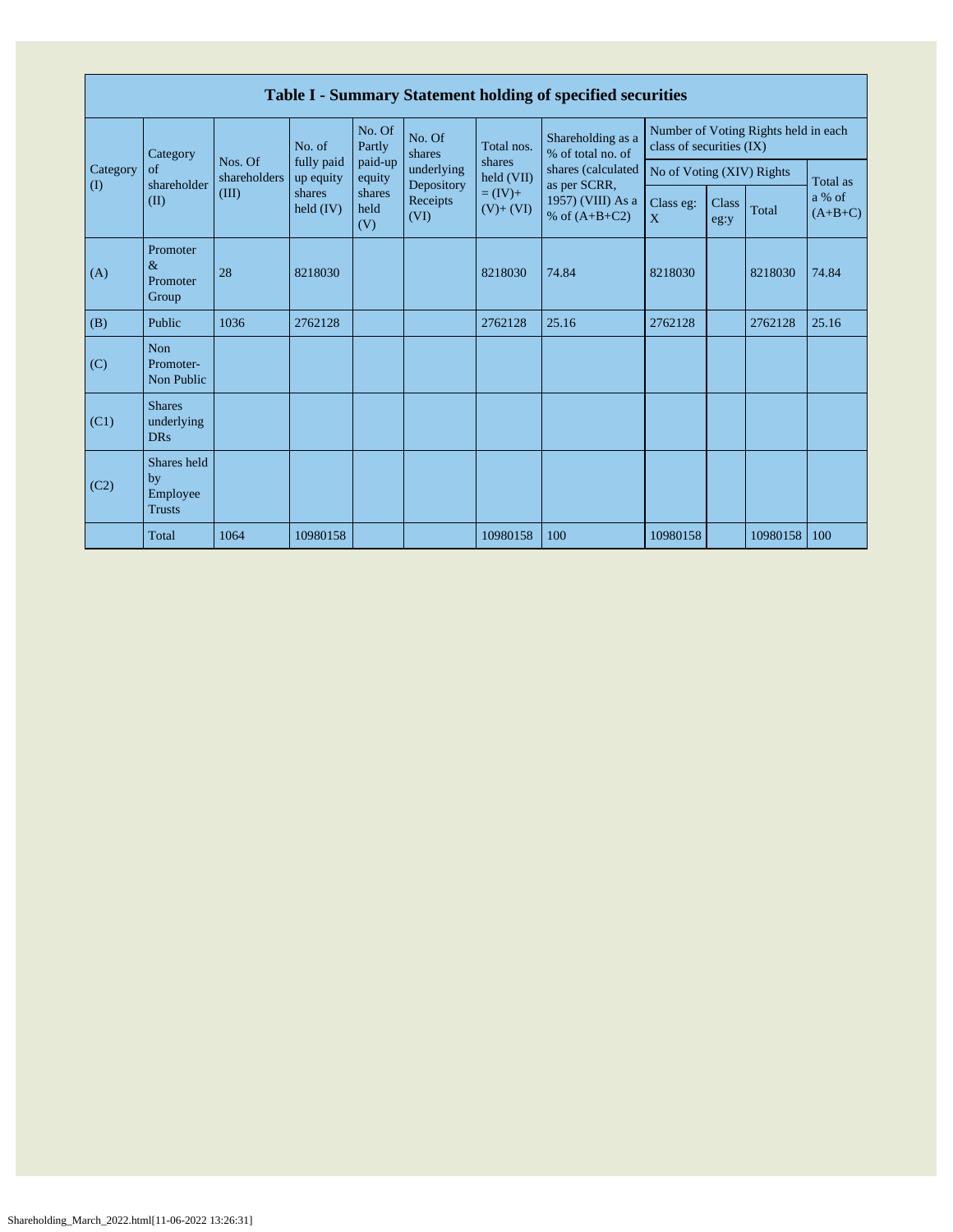|          |                                                |                                                      |                                           |                                                           | Table I - Summary Statement holding of specified securities                                                  |            |                                                                    |            |                                                         |                                       |
|----------|------------------------------------------------|------------------------------------------------------|-------------------------------------------|-----------------------------------------------------------|--------------------------------------------------------------------------------------------------------------|------------|--------------------------------------------------------------------|------------|---------------------------------------------------------|---------------------------------------|
| Category | Category<br>$\alpha$ f                         | No. Of<br><b>Shares</b><br>Underlying<br>Outstanding | No. of<br><b>Shares</b><br>Underlying     | No. Of Shares<br>Underlying<br>Outstanding<br>convertible | Number of<br>Shareholding, as a %<br>Locked in<br>assuming full<br>conversion of<br>convertible securities ( |            | <b>Shares</b><br>pledged or<br>otherwise<br>shares (XII)<br>(XIII) |            | Number of<br>encumbered                                 | Number of<br>equity shares<br>held in |
| (1)      | shareholder<br>(II)                            | convertible<br>securities<br>(X)                     | Outstanding<br><b>Warrants</b><br>$(X_i)$ | securities and<br>No. Of<br>Warrants (Xi)<br>(a)          | as a percentage of<br>diluted share capital)<br>$(XI)=(VII)+(X) As a$<br>% of $(A+B+C2)$                     | No.<br>(a) | As a<br>$%$ of<br>total<br><b>Shares</b><br>held<br>(b)            | No.<br>(a) | As a<br>$%$ of<br>total<br><b>Shares</b><br>held<br>(b) | dematerialized<br>form $(XIV)$        |
| (A)      | Promoter<br>$\&$<br>Promoter<br>Group          |                                                      |                                           |                                                           | 74.84                                                                                                        |            |                                                                    |            |                                                         | 8218030                               |
| (B)      | Public                                         |                                                      |                                           |                                                           | 25.16                                                                                                        |            |                                                                    |            |                                                         | 2762128                               |
| (C)      | <b>Non</b><br>Promoter-<br>Non Public          |                                                      |                                           |                                                           |                                                                                                              |            |                                                                    |            |                                                         |                                       |
| (C1)     | <b>Shares</b><br>underlying<br><b>DRs</b>      |                                                      |                                           |                                                           |                                                                                                              |            |                                                                    |            |                                                         |                                       |
| (C2)     | Shares held<br>by<br>Employee<br><b>Trusts</b> |                                                      |                                           |                                                           |                                                                                                              |            |                                                                    |            |                                                         |                                       |
|          | Total                                          |                                                      |                                           |                                                           | 100                                                                                                          |            |                                                                    |            |                                                         | 10980158                              |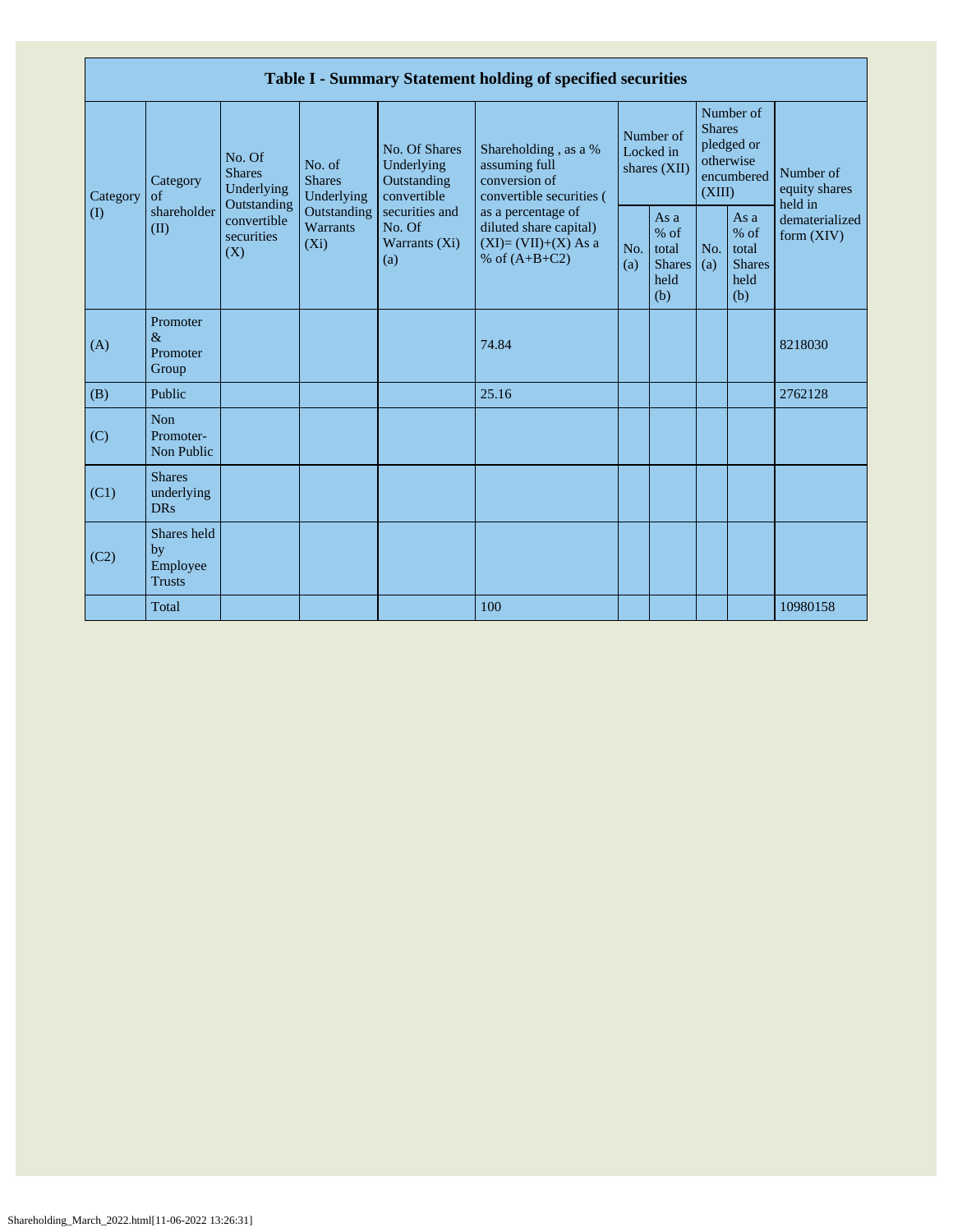|                                                                                                | Table II - Statement showing shareholding pattern of the Promoter and Promoter Group                                |                       |                                  |                                       |                                              |                                            |                                                                         |                                                                  |               |          |                                           |
|------------------------------------------------------------------------------------------------|---------------------------------------------------------------------------------------------------------------------|-----------------------|----------------------------------|---------------------------------------|----------------------------------------------|--------------------------------------------|-------------------------------------------------------------------------|------------------------------------------------------------------|---------------|----------|-------------------------------------------|
|                                                                                                |                                                                                                                     |                       |                                  | No.<br><b>Of</b>                      | No. Of                                       | Total nos.                                 | Shareholding<br>as a % of                                               | Number of Voting Rights held in each<br>class of securities (IX) |               |          |                                           |
|                                                                                                | Category &                                                                                                          | Nos. Of               | No. of<br>fully paid             | Partly<br>paid-                       | shares                                       | shares                                     | total no. of<br>shares                                                  | No of Voting (XIV) Rights                                        |               |          | Total                                     |
| Sr.                                                                                            | Name of the<br>Shareholders (I)                                                                                     | shareholders<br>(III) | up equity<br>shares<br>held (IV) | up<br>equity<br>shares<br>held<br>(V) | underlying<br>Depository<br>Receipts<br>(VI) | held<br>$(VII) =$<br>$(IV)+$<br>$(V)+(VI)$ | (calculated)<br>as per SCRR,<br>1957) (VIII)<br>As a % of<br>$(A+B+C2)$ | Class eg:<br>X                                                   | Class<br>eg:y | Total    | as a %<br>of<br>Total<br>Voting<br>rights |
| $\mathbf{A}$                                                                                   | Table II - Statement showing shareholding pattern of the Promoter and Promoter Group                                |                       |                                  |                                       |                                              |                                            |                                                                         |                                                                  |               |          |                                           |
| (1)                                                                                            | Indian                                                                                                              |                       |                                  |                                       |                                              |                                            |                                                                         |                                                                  |               |          |                                           |
| (a)                                                                                            | Individuals/Hindu<br>undivided Family                                                                               | 28                    | 8218030                          |                                       |                                              | 8218030                                    | 74.84                                                                   | 8218030                                                          |               | 8218030  | 74.84                                     |
| Sub-Total<br>(A)(1)                                                                            |                                                                                                                     | 28                    | 8218030                          |                                       |                                              | 8218030                                    | 74.84                                                                   | 8218030                                                          |               | 8218030  | 74.84                                     |
| (2)                                                                                            | Foreign                                                                                                             |                       |                                  |                                       |                                              |                                            |                                                                         |                                                                  |               |          |                                           |
| Total<br>Shareholding<br>of Promoter<br>and<br>Promoter<br>Group $(A)=$<br>$(A)(1)+(A)$<br>(2) |                                                                                                                     | 28                    | 8218030                          |                                       |                                              | 8218030                                    | 74.84                                                                   | 8218030                                                          |               | 8218030  | 74.84                                     |
| $\, {\bf B}$                                                                                   | Table III - Statement showing shareholding pattern of the Public shareholder                                        |                       |                                  |                                       |                                              |                                            |                                                                         |                                                                  |               |          |                                           |
| (1)                                                                                            | <b>Institutions</b>                                                                                                 |                       |                                  |                                       |                                              |                                            |                                                                         |                                                                  |               |          |                                           |
| (3)                                                                                            | Non-institutions                                                                                                    |                       |                                  |                                       |                                              |                                            |                                                                         |                                                                  |               |          |                                           |
| (a(i))                                                                                         | Individuals -<br>i.Individual<br>shareholders<br>holding nominal<br>share capital up<br>to Rs. 2 lakhs.             | 989                   | 624023                           |                                       |                                              | 624023                                     | 5.68                                                                    | 624023                                                           |               | 624023   | 5.68                                      |
| (a(ii))                                                                                        | Individuals - ii.<br>Individual<br>shareholders<br>holding nominal<br>share capital in<br>excess of Rs. 2<br>lakhs. | 26                    | 2070542                          |                                       |                                              | 2070542                                    | 18.86                                                                   | 2070542                                                          |               | 2070542  | 18.86                                     |
| (e)                                                                                            | Any Other<br>(specify)                                                                                              | 21                    | 67563                            |                                       |                                              | 67563                                      | 0.62                                                                    | 67563                                                            |               | 67563    | 0.62                                      |
| Sub-Total<br>(B)(3)                                                                            |                                                                                                                     | 1036                  | 2762128                          |                                       |                                              | 2762128                                    | 25.16                                                                   | 2762128                                                          |               | 2762128  | 25.16                                     |
| <b>Total Public</b><br>Shareholding<br>$(B)=(B)(1)+$<br>$(B)(2)+(B)$<br>(3)                    |                                                                                                                     | 1036                  | 2762128                          |                                       |                                              | 2762128                                    | 25.16                                                                   | 2762128                                                          |               | 2762128  | 25.16                                     |
| $\mathbf C$                                                                                    | Table IV - Statement showing shareholding pattern of the Non Promoter- Non Public shareholder                       |                       |                                  |                                       |                                              |                                            |                                                                         |                                                                  |               |          |                                           |
| Total (<br>$A+B+C2$ )                                                                          |                                                                                                                     | 1064                  | 10980158                         |                                       |                                              | 10980158                                   | 100                                                                     | 10980158                                                         |               | 10980158 | 100                                       |
| Total<br>$(A+B+C)$                                                                             |                                                                                                                     | 1064                  | 10980158                         |                                       |                                              | 10980158                                   | 100                                                                     | 10980158                                                         |               | 10980158 | 100                                       |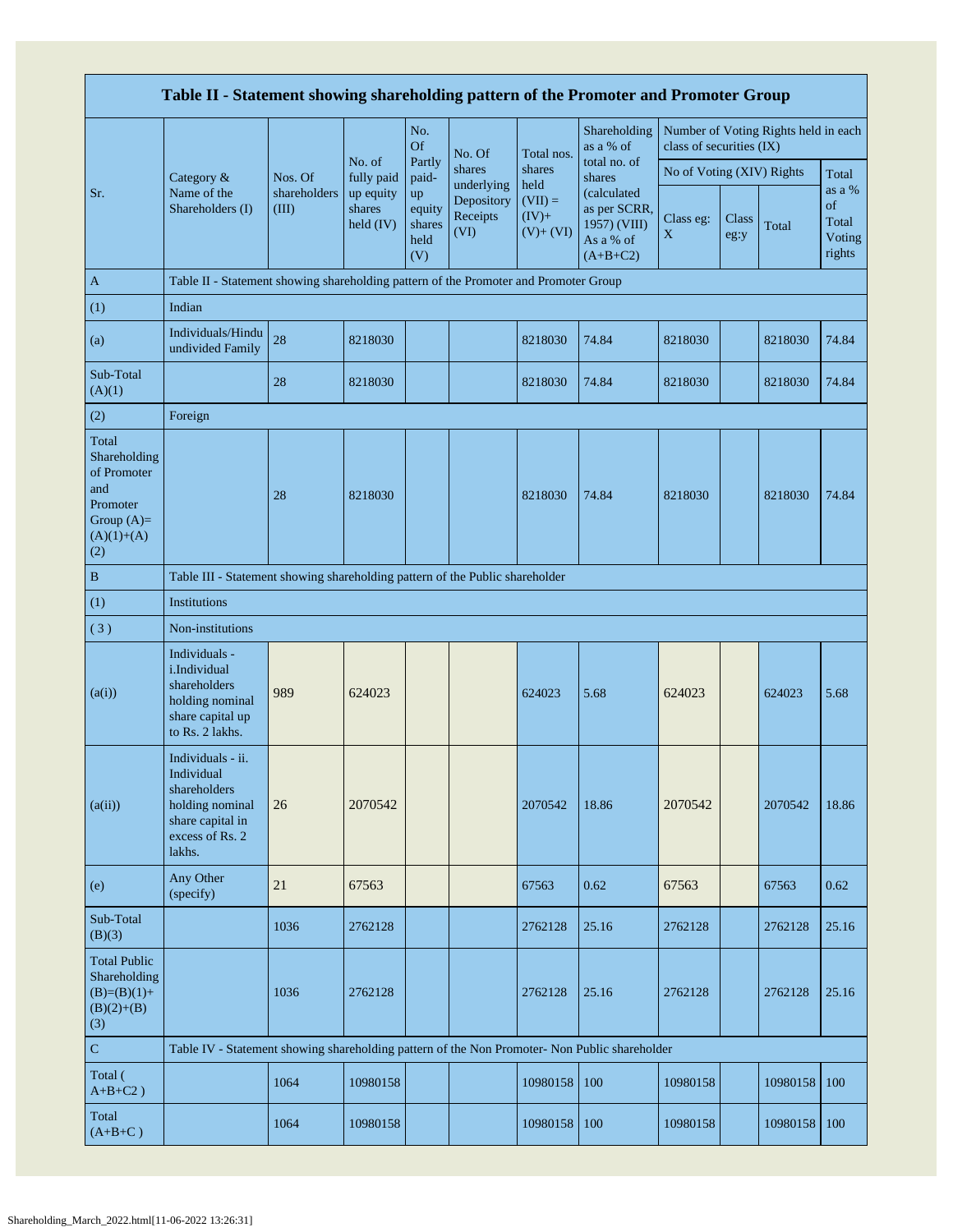|                                                                                         |                                                 |                                           |                                                           | Table II - Statement showing shareholding pattern of the Promoter and Promoter Group          |            |                                                         |                         |                                                       |                                       |
|-----------------------------------------------------------------------------------------|-------------------------------------------------|-------------------------------------------|-----------------------------------------------------------|-----------------------------------------------------------------------------------------------|------------|---------------------------------------------------------|-------------------------|-------------------------------------------------------|---------------------------------------|
|                                                                                         | No. Of<br><b>Shares</b><br>Underlying           | No. of<br><b>Shares</b><br>Underlying     | No. Of Shares<br>Underlying<br>Outstanding<br>convertible | Shareholding, as a %<br>assuming full conversion of<br>convertible securities (as a           |            | Number of<br>Locked in<br>shares (XII)                  | <b>Shares</b><br>(XIII) | Number of<br>pledged or<br>otherwise<br>encumbered    | Number of<br>equity shares<br>held in |
| Sr.                                                                                     | Outstanding<br>convertible<br>securities<br>(X) | Outstanding<br><b>Warrants</b><br>$(X_i)$ | securities and<br>No. Of Warrants<br>$(Xi)$ $(a)$         | percentage of diluted share<br>capital) $(XI) = (VII)+(X) As$<br>a % of $(A+B+C2)$            | No.<br>(a) | As a<br>$%$ of<br>total<br><b>Shares</b><br>held<br>(b) | No.<br>(a)              | As a<br>% of<br>total<br><b>Shares</b><br>held<br>(b) | dematerialized<br>form (XIV)          |
| A                                                                                       |                                                 |                                           |                                                           | Table II - Statement showing shareholding pattern of the Promoter and Promoter Group          |            |                                                         |                         |                                                       |                                       |
| (1)                                                                                     | Indian                                          |                                           |                                                           |                                                                                               |            |                                                         |                         |                                                       |                                       |
| (a)                                                                                     |                                                 |                                           |                                                           | 74.84                                                                                         |            |                                                         |                         |                                                       | 8218030                               |
| Sub-Total (A)<br>(1)                                                                    |                                                 |                                           |                                                           | 74.84                                                                                         |            |                                                         |                         |                                                       | 8218030                               |
| (2)                                                                                     | Foreign                                         |                                           |                                                           |                                                                                               |            |                                                         |                         |                                                       |                                       |
| Total<br>Shareholding<br>of Promoter<br>and Promoter<br>Group $(A)=$<br>$(A)(1)+(A)(2)$ |                                                 |                                           |                                                           | 74.84                                                                                         |            |                                                         |                         |                                                       | 8218030                               |
| $\, {\bf B}$                                                                            |                                                 |                                           |                                                           | Table III - Statement showing shareholding pattern of the Public shareholder                  |            |                                                         |                         |                                                       |                                       |
| (1)                                                                                     | Institutions                                    |                                           |                                                           |                                                                                               |            |                                                         |                         |                                                       |                                       |
| (3)                                                                                     | Non-institutions                                |                                           |                                                           |                                                                                               |            |                                                         |                         |                                                       |                                       |
| (a(i))                                                                                  |                                                 |                                           |                                                           | 5.68                                                                                          |            |                                                         |                         |                                                       | 624023                                |
| (a(ii))                                                                                 |                                                 |                                           |                                                           | 18.86                                                                                         |            |                                                         |                         |                                                       | 2070542                               |
| (e)                                                                                     |                                                 |                                           |                                                           | 0.62                                                                                          |            |                                                         |                         |                                                       | 67563                                 |
| Sub-Total (B)<br>(3)                                                                    |                                                 |                                           |                                                           | 25.16                                                                                         |            |                                                         |                         |                                                       | 2762128                               |
| <b>Total Public</b><br>Shareholding<br>$(B)=(B)(1)+$<br>$(B)(2)+(B)(3)$                 |                                                 |                                           |                                                           | 25.16                                                                                         |            |                                                         |                         |                                                       | 2762128                               |
| $\mathbf C$                                                                             |                                                 |                                           |                                                           | Table IV - Statement showing shareholding pattern of the Non Promoter- Non Public shareholder |            |                                                         |                         |                                                       |                                       |
| Total (<br>$A+B+C2$ )                                                                   |                                                 |                                           |                                                           | 100                                                                                           |            |                                                         |                         |                                                       | 10980158                              |
| Total $(A+B+C)$                                                                         |                                                 |                                           |                                                           | 100                                                                                           |            |                                                         |                         |                                                       | 10980158                              |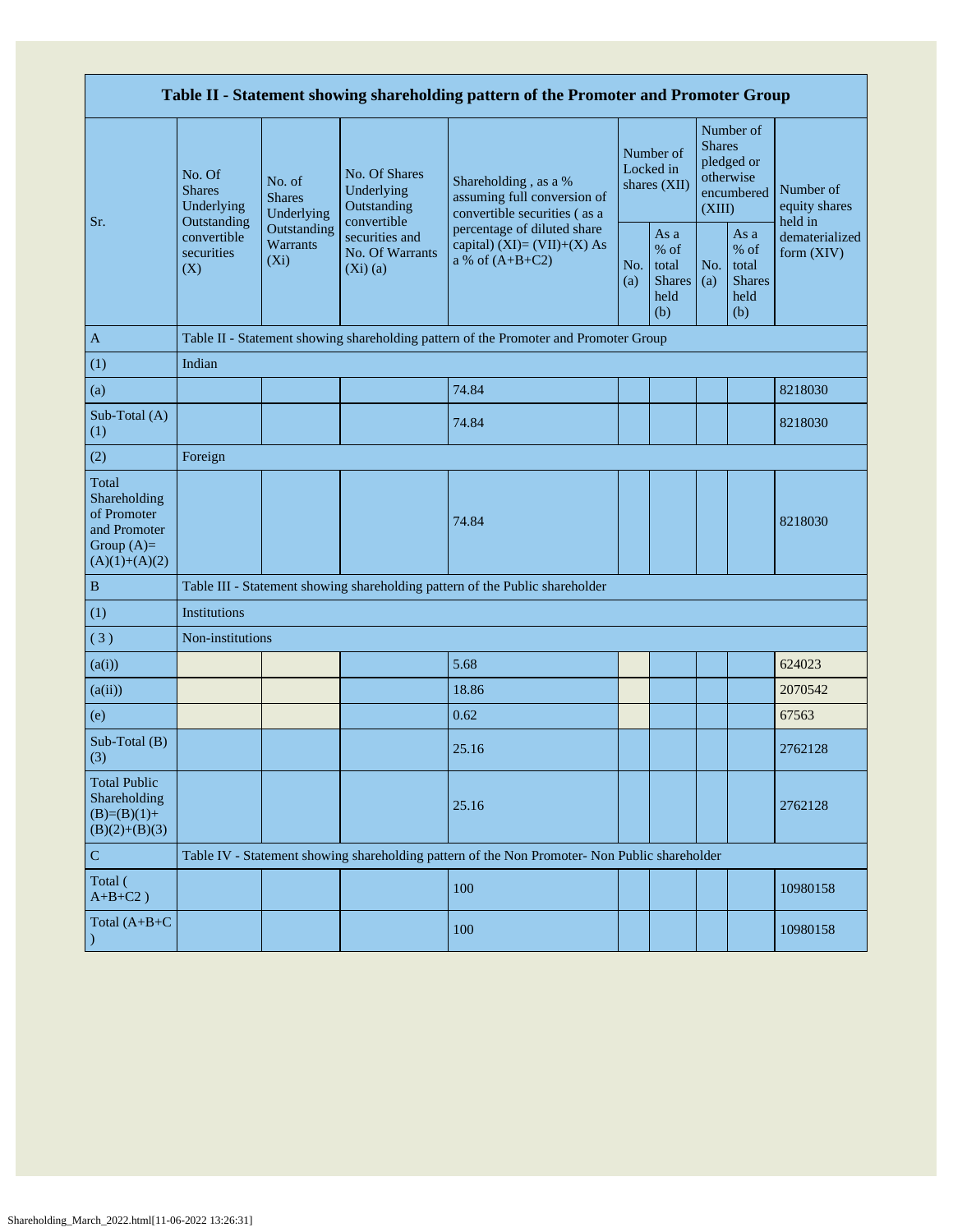| <b>Individuals/Hindu undivided Family</b>                                                                                  |                                                               |                                                        |                                                      |                                                            |                                                        |                                                 |                                                   |  |  |  |  |  |
|----------------------------------------------------------------------------------------------------------------------------|---------------------------------------------------------------|--------------------------------------------------------|------------------------------------------------------|------------------------------------------------------------|--------------------------------------------------------|-------------------------------------------------|---------------------------------------------------|--|--|--|--|--|
| Searial No.                                                                                                                | $\mathbf{1}$                                                  | $\overline{c}$                                         | 3                                                    | $\overline{4}$                                             | $\sqrt{5}$                                             | 6                                               | $\boldsymbol{7}$                                  |  |  |  |  |  |
| Name of the<br>Shareholders<br>(1)                                                                                         | <b>NARSINHBHAI</b><br><b>JETHABHAI</b><br>PATEL HUF           | <b>NATHALAL</b><br><b>JETHALAL</b><br><b>PATEL HUF</b> | <b>DHANJIBHAI</b><br><b>SHIVRAMBHAI</b><br>PATEL HUF | <b>KALPESHKUMAR</b><br><b>NATHALAL</b><br><b>PATEL HUF</b> | <b>MEHUL</b><br><b>NARSINHBHAI</b><br><b>PATEL HUF</b> | <b>MAFATLAL</b><br><b>JETHALAL</b><br>PATEL HUF | <b>PRAVINBHAI</b><br><b>MAFATLAL</b><br>PATEL HUF |  |  |  |  |  |
| PAN(II)                                                                                                                    | AAHHN2425F                                                    | AAHHN2462E                                             | AAIHD2938Q                                           | AAKHK4931Q                                                 | AANHM5246H                                             | AANHM5247G                                      | AANHP6193G                                        |  |  |  |  |  |
| No. of fully<br>paid up equity<br>shares held<br>(IV)                                                                      | 160693                                                        | 88464                                                  | 133158                                               | 181734                                                     | 53918                                                  | 128566                                          | 206506                                            |  |  |  |  |  |
| No. Of Partly<br>paid-up equity<br>shares held<br>(V)                                                                      |                                                               |                                                        |                                                      |                                                            |                                                        |                                                 |                                                   |  |  |  |  |  |
| No. Of shares<br>underlying<br>Depository<br>Receipts (VI)                                                                 |                                                               |                                                        |                                                      |                                                            |                                                        |                                                 |                                                   |  |  |  |  |  |
| Total nos.<br>shares held<br>$(VII) = (IV) +$<br>$(V) + (VI)$                                                              | 160693                                                        | 88464                                                  | 133158                                               | 181734                                                     | 53918                                                  | 128566                                          | 206506                                            |  |  |  |  |  |
| Shareholding<br>as a % of total<br>no. of shares<br>(calculated as<br>per SCRR,<br>1957) (VIII)<br>As a % of<br>$(A+B+C2)$ | 1.46                                                          | 0.81                                                   | 1.21                                                 | 1.66                                                       | 0.49                                                   | 1.17                                            | 1.88                                              |  |  |  |  |  |
|                                                                                                                            | Number of Voting Rights held in each class of securities (IX) |                                                        |                                                      |                                                            |                                                        |                                                 |                                                   |  |  |  |  |  |
| Class eg:X                                                                                                                 | 160693                                                        | 88464                                                  | 133158                                               | 181734                                                     | 53918                                                  | 128566                                          | 206506                                            |  |  |  |  |  |
| Class eg:y                                                                                                                 |                                                               |                                                        |                                                      |                                                            |                                                        |                                                 |                                                   |  |  |  |  |  |
| Total                                                                                                                      | 160693                                                        | 88464                                                  | 133158                                               | 181734                                                     | 53918                                                  | 128566                                          | 206506                                            |  |  |  |  |  |
| Total as a %<br>of Total<br>Voting rights                                                                                  | 1.46                                                          | 0.81                                                   | 1.21                                                 | 1.66                                                       | 0.49                                                   | 1.17                                            | 1.88                                              |  |  |  |  |  |
| No. Of Shares<br>Underlying<br>Outstanding<br>convertible<br>securities $(X)$                                              |                                                               |                                                        |                                                      |                                                            |                                                        |                                                 |                                                   |  |  |  |  |  |
| No. of Shares<br>Underlying<br>Outstanding<br>Warrants (Xi)                                                                |                                                               |                                                        |                                                      |                                                            |                                                        |                                                 |                                                   |  |  |  |  |  |
| No. Of Shares<br>Underlying<br>Outstanding<br>convertible<br>securities and<br>No. Of<br>Warrants (Xi)<br>(a)              |                                                               |                                                        |                                                      |                                                            |                                                        |                                                 |                                                   |  |  |  |  |  |
| Shareholding,<br>as a $\%$<br>assuming full<br>conversion of                                                               |                                                               |                                                        |                                                      |                                                            |                                                        |                                                 |                                                   |  |  |  |  |  |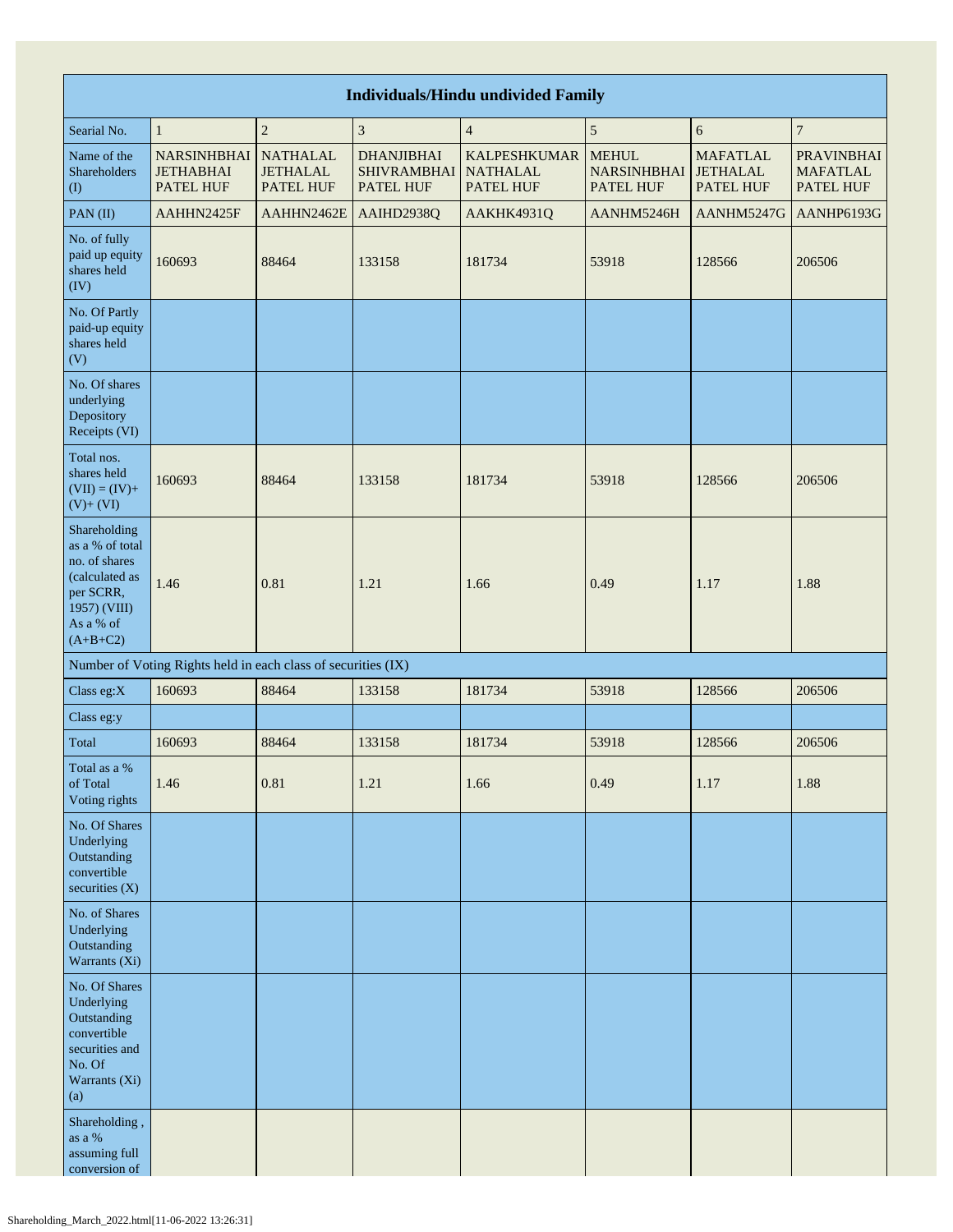| convertible<br>securities (as a<br>percentage of<br>diluted share<br>capital) (XI)=<br>$(VII)+(Xi)(a)$<br>As a % of<br>$(A+B+C2)$ | 1.46                                                    | 0.81              | 1.21           | 1.66           | 0.49           | 1.17           | 1.88              |
|-----------------------------------------------------------------------------------------------------------------------------------|---------------------------------------------------------|-------------------|----------------|----------------|----------------|----------------|-------------------|
|                                                                                                                                   | Number of Locked in shares (XII)                        |                   |                |                |                |                |                   |
| No. $(a)$                                                                                                                         |                                                         |                   |                |                |                |                |                   |
| As a % of<br>total Shares<br>held(b)                                                                                              |                                                         |                   |                |                |                |                |                   |
|                                                                                                                                   | Number of Shares pledged or otherwise encumbered (XIII) |                   |                |                |                |                |                   |
| No. $(a)$                                                                                                                         |                                                         |                   |                |                |                |                |                   |
| As a % of<br>total Shares<br>held(b)                                                                                              |                                                         |                   |                |                |                |                |                   |
| Number of<br>equity shares<br>held in<br>dematerialized<br>form $(XIV)$                                                           | 160693                                                  | 88464             | 133158         | 181734         | 53918          | 128566         | 206506            |
|                                                                                                                                   | Reason for not providing PAN                            |                   |                |                |                |                |                   |
| Reason for not<br>providing<br>PAN                                                                                                |                                                         |                   |                |                |                |                |                   |
| Shareholder<br>type                                                                                                               | Promoter Group                                          | Promoter<br>Group | Promoter Group | Promoter Group | Promoter Group | Promoter Group | Promoter<br>Group |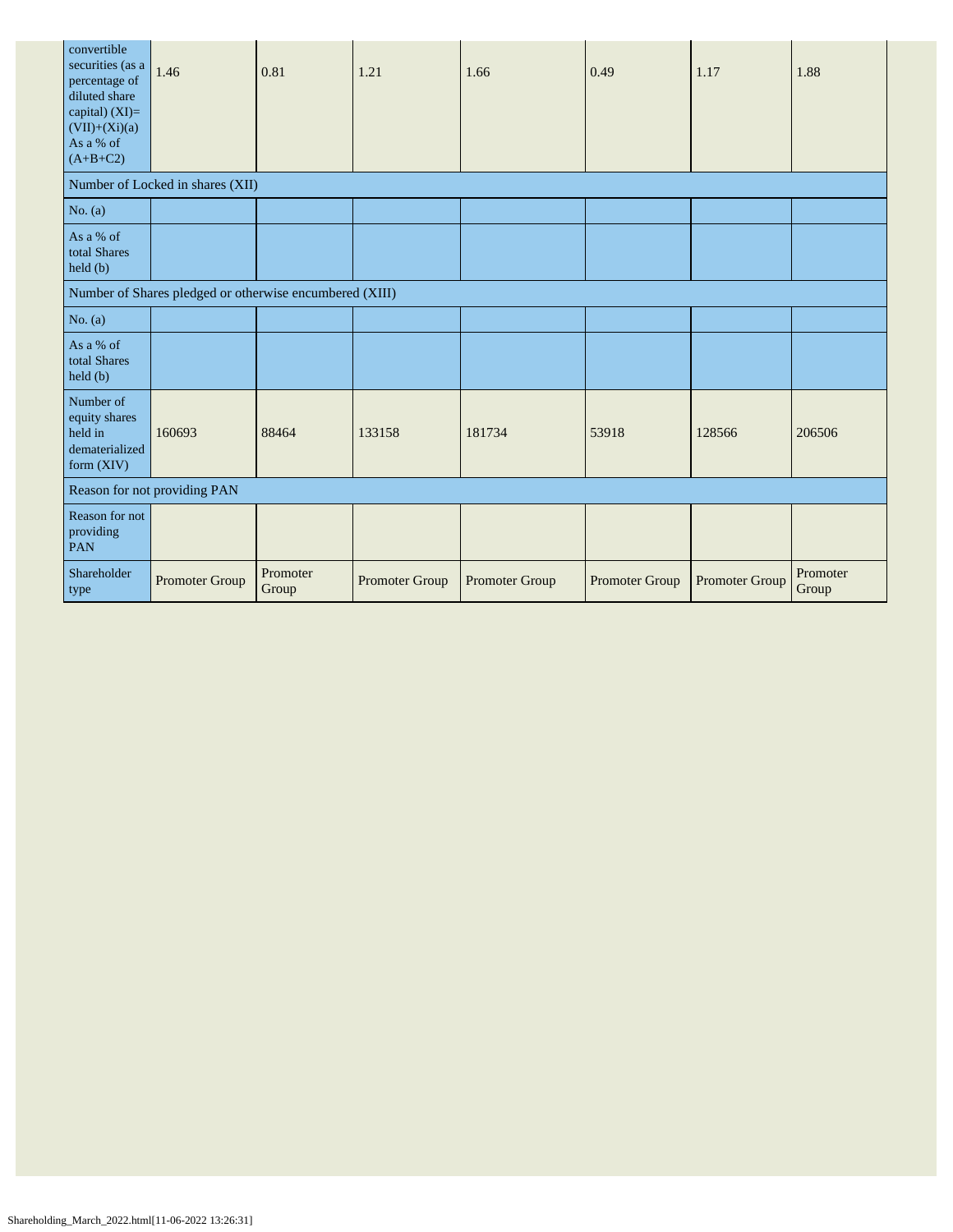| <b>Individuals/Hindu undivided Family</b>                                                                                  |                                                               |                                                         |                                                    |                                                     |                                                         |                                                        |                                                    |  |  |  |  |  |
|----------------------------------------------------------------------------------------------------------------------------|---------------------------------------------------------------|---------------------------------------------------------|----------------------------------------------------|-----------------------------------------------------|---------------------------------------------------------|--------------------------------------------------------|----------------------------------------------------|--|--|--|--|--|
| Searial No.                                                                                                                | $\,8\,$                                                       | $\overline{9}$                                          | 10                                                 | 11                                                  | 12                                                      | 13                                                     | 14                                                 |  |  |  |  |  |
| Name of the<br>Shareholders<br>(1)                                                                                         | <b>PRADIPKUMAR</b><br><b>NATHALAL</b><br><b>PATEL HUF</b>     | <b>REVABHAI</b><br><b>JETHABHAI</b><br><b>PATEL HUF</b> | <b>NATHALAL</b><br><b>JETHALAL</b><br><b>PATEL</b> | <b>REVABHAI</b><br><b>JETHABHAI</b><br><b>PATEL</b> | <b>SANGITABEN</b><br><b>JIGNESHBHAI</b><br><b>PATEL</b> | <b>PATEL</b><br><b>KALPESHKUMAR</b><br><b>NATHALAL</b> | <b>MEHUL</b><br><b>NARSINHBHAI</b><br><b>PATEL</b> |  |  |  |  |  |
| PAN(II)                                                                                                                    | AANHP6194B                                                    | AAQHR9486R                                              | ABYPP9531G                                         | ABYPP9844N                                          | ALEPP8727E                                              | ASLPP0443K                                             | ASLPP0482G                                         |  |  |  |  |  |
| No. of fully<br>paid up equity<br>shares held<br>(IV)                                                                      | 60000                                                         | 152732                                                  | 168185                                             | 869026                                              | 25180                                                   | 980774                                                 | 74882                                              |  |  |  |  |  |
| No. Of Partly<br>paid-up equity<br>shares held<br>(V)                                                                      |                                                               |                                                         |                                                    |                                                     |                                                         |                                                        |                                                    |  |  |  |  |  |
| No. Of shares<br>underlying<br>Depository<br>Receipts (VI)                                                                 |                                                               |                                                         |                                                    |                                                     |                                                         |                                                        |                                                    |  |  |  |  |  |
| Total nos.<br>shares held<br>$(VII) = (IV) +$<br>$(V)$ + $(VI)$                                                            | 60000                                                         | 152732                                                  | 168185                                             | 869026                                              | 25180                                                   | 980774                                                 | 74882                                              |  |  |  |  |  |
| Shareholding<br>as a % of total<br>no. of shares<br>(calculated as<br>per SCRR,<br>1957) (VIII)<br>As a % of<br>$(A+B+C2)$ | 0.55                                                          | 1.39                                                    | 1.53                                               | 7.91                                                | 0.23                                                    | 8.93                                                   | 0.68                                               |  |  |  |  |  |
|                                                                                                                            | Number of Voting Rights held in each class of securities (IX) |                                                         |                                                    |                                                     |                                                         |                                                        |                                                    |  |  |  |  |  |
| Class eg:X                                                                                                                 | 60000                                                         | 152732                                                  | 168185                                             | 869026                                              | 25180                                                   | 980774                                                 | 74882                                              |  |  |  |  |  |
| Class eg:y                                                                                                                 |                                                               |                                                         |                                                    |                                                     |                                                         |                                                        |                                                    |  |  |  |  |  |
| Total                                                                                                                      | 60000                                                         | 152732                                                  | 168185                                             | 869026                                              | 25180                                                   | 980774                                                 | 74882                                              |  |  |  |  |  |
| Total as a $\%$<br>of Total<br>Voting rights                                                                               | 0.55                                                          | 1.39                                                    | 1.53                                               | 7.91                                                | 0.23                                                    | 8.93                                                   | 0.68                                               |  |  |  |  |  |
| No. Of Shares<br>Underlying<br>Outstanding<br>convertible<br>securities $(X)$                                              |                                                               |                                                         |                                                    |                                                     |                                                         |                                                        |                                                    |  |  |  |  |  |
| No. of Shares<br>Underlying<br>Outstanding<br>Warrants (Xi)                                                                |                                                               |                                                         |                                                    |                                                     |                                                         |                                                        |                                                    |  |  |  |  |  |
| No. Of Shares<br>Underlying<br>Outstanding<br>convertible<br>securities and<br>No. Of<br>Warrants (Xi)<br>(a)              |                                                               |                                                         |                                                    |                                                     |                                                         |                                                        |                                                    |  |  |  |  |  |
| Shareholding,<br>as a $\%$<br>assuming full<br>conversion of                                                               |                                                               |                                                         |                                                    |                                                     |                                                         |                                                        |                                                    |  |  |  |  |  |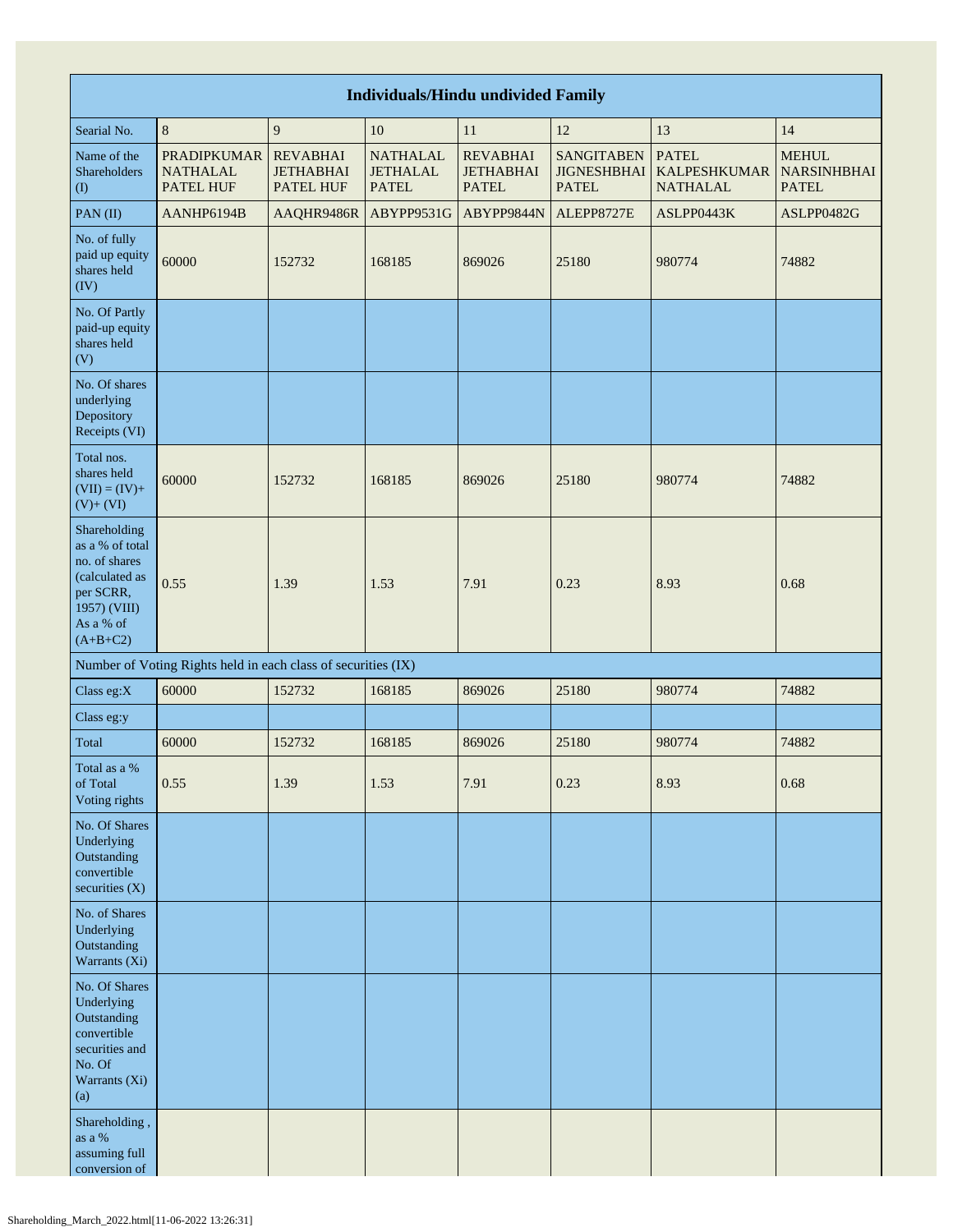| convertible<br>securities (as a<br>percentage of<br>diluted share<br>capital) $(XI)=$<br>$(VII)+(Xi)(a)$<br>As a % of<br>$(A+B+C2)$ | 0.55                                                    | 1.39              | 1.53              | 7.91              | 0.23                          | 8.93   | 0.68           |
|-------------------------------------------------------------------------------------------------------------------------------------|---------------------------------------------------------|-------------------|-------------------|-------------------|-------------------------------|--------|----------------|
|                                                                                                                                     | Number of Locked in shares (XII)                        |                   |                   |                   |                               |        |                |
| No. $(a)$                                                                                                                           |                                                         |                   |                   |                   |                               |        |                |
| As a % of<br>total Shares<br>held (b)                                                                                               |                                                         |                   |                   |                   |                               |        |                |
|                                                                                                                                     | Number of Shares pledged or otherwise encumbered (XIII) |                   |                   |                   |                               |        |                |
| No. $(a)$                                                                                                                           |                                                         |                   |                   |                   |                               |        |                |
| As a % of<br>total Shares<br>held (b)                                                                                               |                                                         |                   |                   |                   |                               |        |                |
| Number of<br>equity shares<br>held in<br>dematerialized<br>form (XIV)                                                               | 60000                                                   | 152732            | 168185            | 869026            | 25180                         | 980774 | 74882          |
|                                                                                                                                     | Reason for not providing PAN                            |                   |                   |                   |                               |        |                |
| Reason for not<br>providing<br>PAN                                                                                                  |                                                         |                   |                   |                   |                               |        |                |
| Shareholder<br>type                                                                                                                 | Promoter Group                                          | Promoter<br>Group | Promoter<br>Group | Promoter<br>Group | Promoter Group Promoter Group |        | Promoter Group |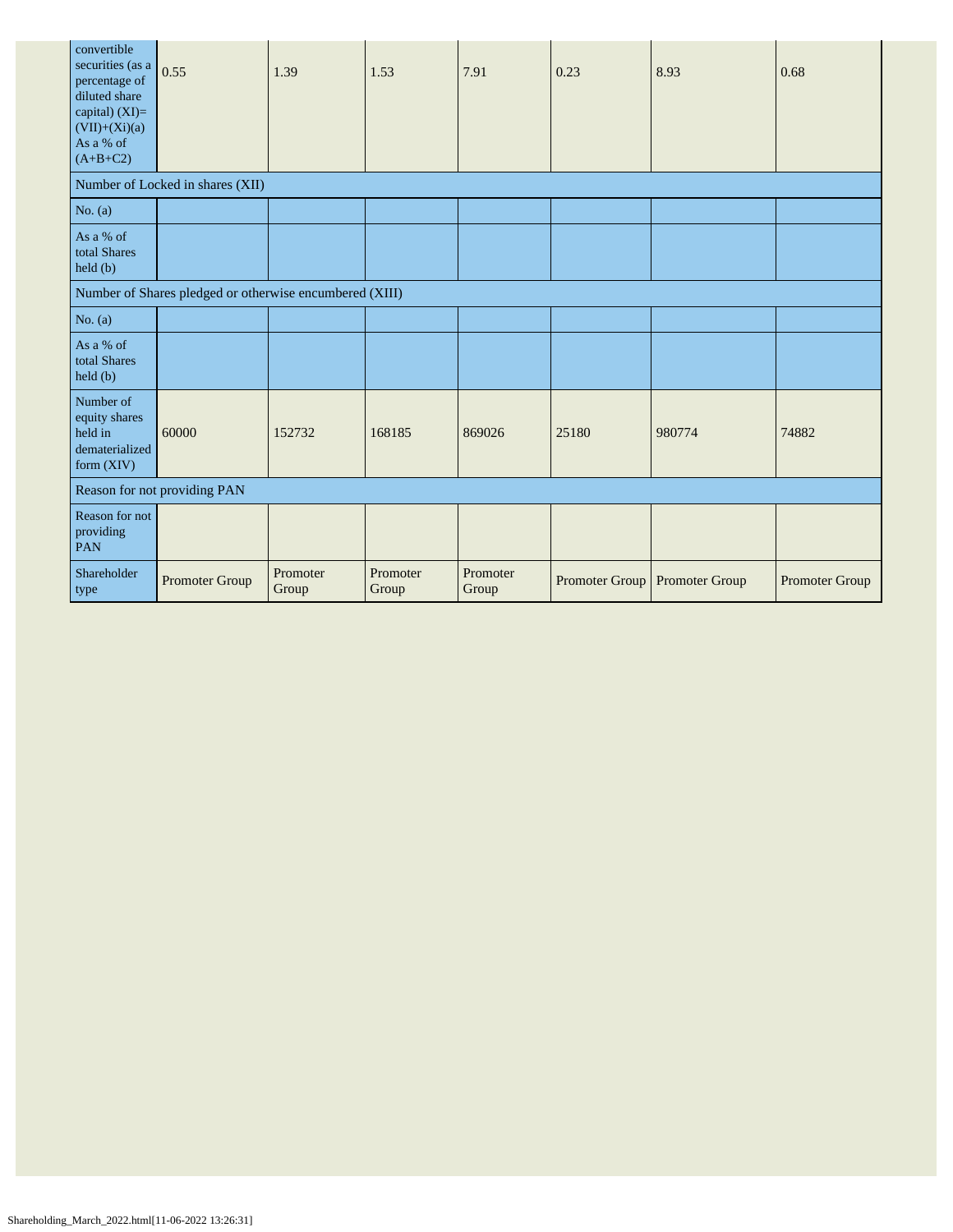| <b>Individuals/Hindu undivided Family</b>                                                                                  |                                                               |                                                      |                                                    |                                                           |                                                    |                                                        |                                                       |  |  |  |  |  |
|----------------------------------------------------------------------------------------------------------------------------|---------------------------------------------------------------|------------------------------------------------------|----------------------------------------------------|-----------------------------------------------------------|----------------------------------------------------|--------------------------------------------------------|-------------------------------------------------------|--|--|--|--|--|
| Searial No.                                                                                                                | 15                                                            | 16                                                   | 17                                                 | 18                                                        | 19                                                 | 20                                                     | 21                                                    |  |  |  |  |  |
| Name of the<br>Shareholders<br>(1)                                                                                         | <b>NARSINHBHAI</b><br><b>JETHABHAI</b><br><b>PATEL</b>        | <b>PATEL</b><br><b>SHANTBAHEN</b><br><b>MAFATLAL</b> | <b>LAXMIBEN</b><br><b>REVABHAI</b><br><b>PATEL</b> | <b>CHANDRIKABEN</b><br><b>NARSINHBHAI</b><br><b>PATEL</b> | <b>BABIBEN</b><br><b>NATHABHAI</b><br><b>PATEL</b> | <b>CHHAYABEN</b><br><b>PRAVINKUMAR</b><br><b>PATEL</b> | <b>PRADIPKUMAR</b><br><b>NATHALAL</b><br><b>PATEL</b> |  |  |  |  |  |
| PAN(II)                                                                                                                    | ASLPP0625K                                                    | ATTPP7767M                                           | ATTPP8113H                                         | ATTPP8115B                                                | AUBPP3046L                                         | AVEPP6203F                                             | BEIPP4646A                                            |  |  |  |  |  |
| No. of fully<br>paid up equity<br>shares held<br>(IV)                                                                      | 804784                                                        | 111102                                               | 55106                                              | 12008                                                     | 9432                                               | 98524                                                  | 767554                                                |  |  |  |  |  |
| No. Of Partly<br>paid-up equity<br>shares held<br>(V)                                                                      |                                                               |                                                      |                                                    |                                                           |                                                    |                                                        |                                                       |  |  |  |  |  |
| No. Of shares<br>underlying<br>Depository<br>Receipts (VI)                                                                 |                                                               |                                                      |                                                    |                                                           |                                                    |                                                        |                                                       |  |  |  |  |  |
| Total nos.<br>shares held<br>$(VII) = (IV) +$<br>$(V) + (VI)$                                                              | 804784                                                        | 111102                                               | 55106                                              | 12008                                                     | 9432                                               | 98524                                                  | 767554                                                |  |  |  |  |  |
| Shareholding<br>as a % of total<br>no. of shares<br>(calculated as<br>per SCRR,<br>1957) (VIII)<br>As a % of<br>$(A+B+C2)$ | 7.33                                                          | 1.01                                                 | 0.5                                                | 0.11                                                      | 0.09                                               | 0.9                                                    | 6.99                                                  |  |  |  |  |  |
|                                                                                                                            | Number of Voting Rights held in each class of securities (IX) |                                                      |                                                    |                                                           |                                                    |                                                        |                                                       |  |  |  |  |  |
| Class eg:X                                                                                                                 | 804784                                                        | 111102                                               | 55106                                              | 12008                                                     | 9432                                               | 98524                                                  | 767554                                                |  |  |  |  |  |
| Class eg:y                                                                                                                 |                                                               |                                                      |                                                    |                                                           |                                                    |                                                        |                                                       |  |  |  |  |  |
| Total                                                                                                                      | 804784                                                        | 111102                                               | 55106                                              | 12008                                                     | 9432                                               | 98524                                                  | 767554                                                |  |  |  |  |  |
| Total as a $\%$<br>of Total<br>Voting rights                                                                               | 7.33                                                          | 1.01                                                 | 0.5                                                | 0.11                                                      | 0.09                                               | 0.9                                                    | 6.99                                                  |  |  |  |  |  |
| No. Of Shares<br>Underlying<br>Outstanding<br>convertible<br>securities $(X)$                                              |                                                               |                                                      |                                                    |                                                           |                                                    |                                                        |                                                       |  |  |  |  |  |
| No. of Shares<br>Underlying<br>Outstanding<br>Warrants (Xi)                                                                |                                                               |                                                      |                                                    |                                                           |                                                    |                                                        |                                                       |  |  |  |  |  |
| No. Of Shares<br>Underlying<br>Outstanding<br>convertible<br>securities and<br>No. Of<br>Warrants (Xi)<br>(a)              |                                                               |                                                      |                                                    |                                                           |                                                    |                                                        |                                                       |  |  |  |  |  |
| Shareholding,<br>as a $\%$<br>assuming full<br>conversion of                                                               |                                                               |                                                      |                                                    |                                                           |                                                    |                                                        |                                                       |  |  |  |  |  |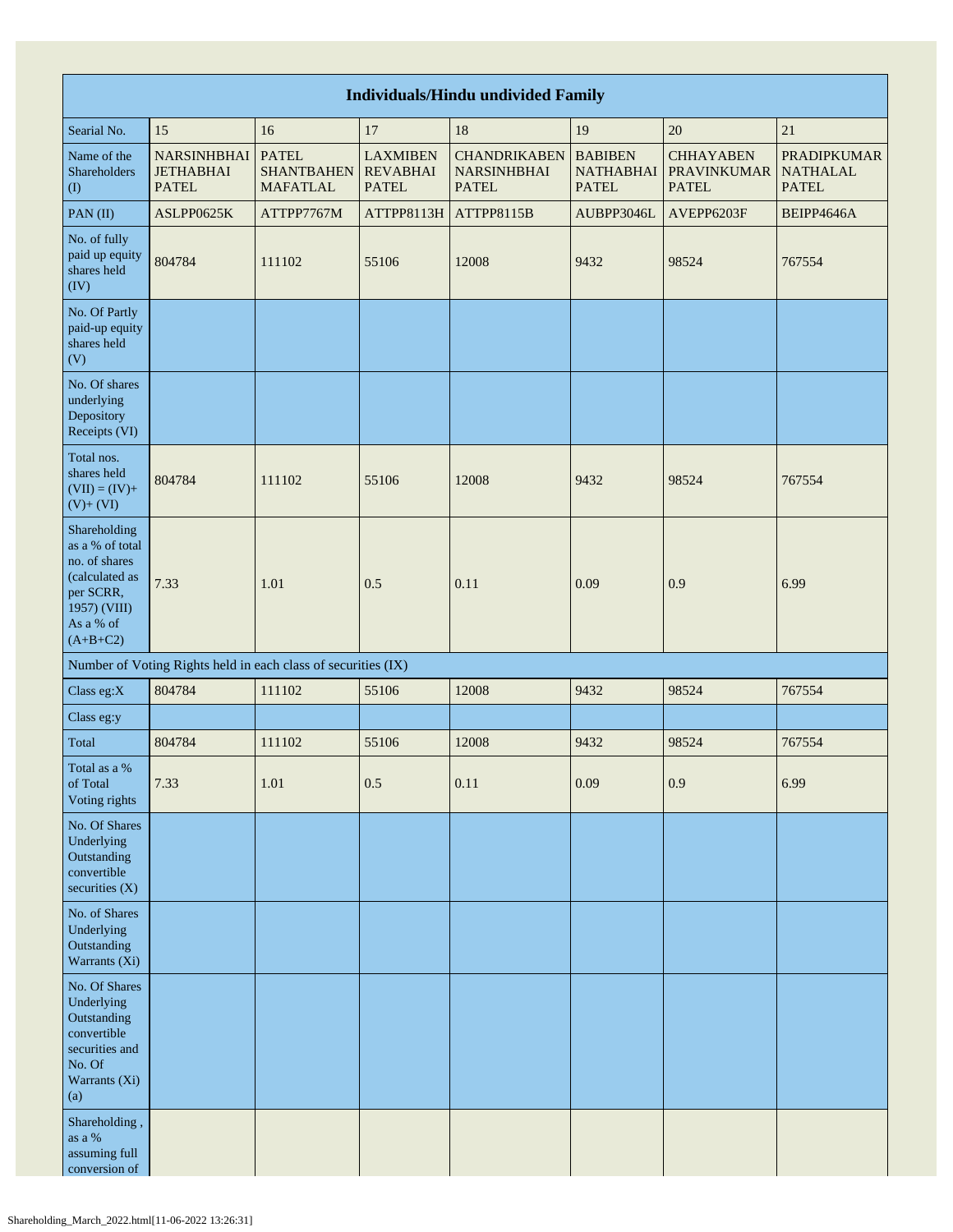| convertible<br>securities (as a<br>percentage of<br>diluted share<br>capital) (XI)=<br>$(VII)+(Xi)(a)$<br>As a % of<br>$(A+B+C2)$ | 7.33                                                    | 1.01           | 0.5               | 0.11           | 0.09              | 0.9            | 6.99           |
|-----------------------------------------------------------------------------------------------------------------------------------|---------------------------------------------------------|----------------|-------------------|----------------|-------------------|----------------|----------------|
|                                                                                                                                   | Number of Locked in shares (XII)                        |                |                   |                |                   |                |                |
| No. $(a)$                                                                                                                         |                                                         |                |                   |                |                   |                |                |
| As a % of<br>total Shares<br>held(b)                                                                                              |                                                         |                |                   |                |                   |                |                |
|                                                                                                                                   | Number of Shares pledged or otherwise encumbered (XIII) |                |                   |                |                   |                |                |
| No. $(a)$                                                                                                                         |                                                         |                |                   |                |                   |                |                |
| As a % of<br>total Shares<br>held(b)                                                                                              |                                                         |                |                   |                |                   |                |                |
| Number of<br>equity shares<br>held in<br>dematerialized<br>form (XIV)                                                             | 804784                                                  | 111102         | 55106             | 12008          | 9432              | 98524          | 767554         |
|                                                                                                                                   | Reason for not providing PAN                            |                |                   |                |                   |                |                |
| Reason for not<br>providing<br>PAN                                                                                                |                                                         |                |                   |                |                   |                |                |
| Shareholder<br>type                                                                                                               | Promoter Group                                          | Promoter Group | Promoter<br>Group | Promoter Group | Promoter<br>Group | Promoter Group | Promoter Group |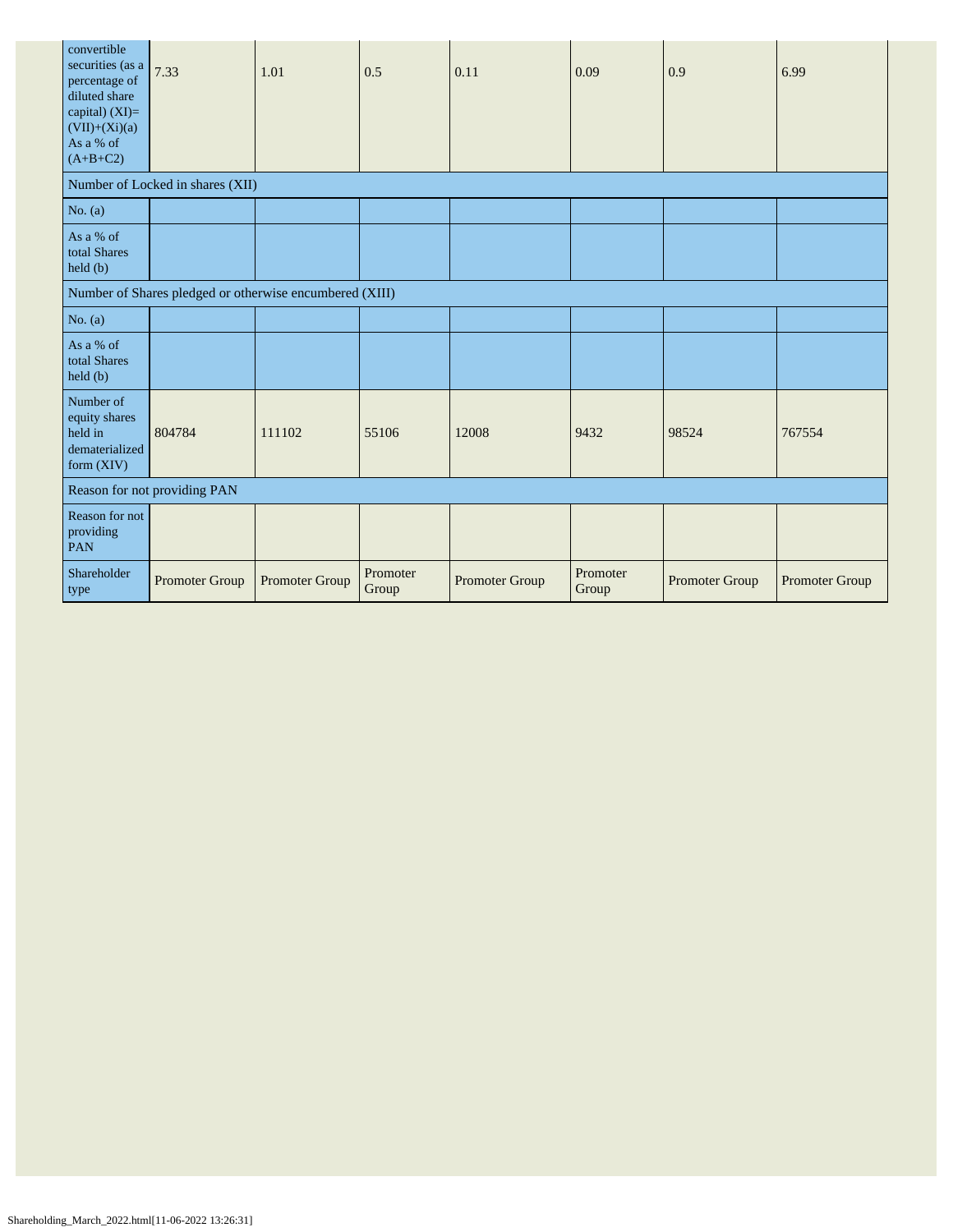| <b>Individuals/Hindu undivided Family</b>                                                                                  |                                                     |                                                               |                                                   |                                                         |                                                          |                                   |                                                    |
|----------------------------------------------------------------------------------------------------------------------------|-----------------------------------------------------|---------------------------------------------------------------|---------------------------------------------------|---------------------------------------------------------|----------------------------------------------------------|-----------------------------------|----------------------------------------------------|
| Searial No.                                                                                                                | 22                                                  | 23                                                            | 24                                                | 25                                                      | 26                                                       | 27                                | 28                                                 |
| Name of the<br>Shareholders<br>$\left( \mathrm{I}\right)$                                                                  | <b>INDUBEN</b><br><b>DHANJIBHAI</b><br><b>PATEL</b> | <b>URMIBEN</b><br><b>PRADIPKUMAR</b><br><b>PATEL</b>          | <b>BHARGAV</b><br><b>REVABHAI</b><br><b>PATEL</b> | <b>TRUPTIBEN</b><br><b>KALPESHKUMAR</b><br><b>PATEL</b> | <b>DHANAJIBHAI</b><br><b>SHIVRAMBHAI</b><br><b>PATEL</b> | <b>PRAVINBHAI</b><br><b>PATEL</b> | <b>MAFATLAL</b><br><b>JETHALAL</b><br><b>PATEL</b> |
| PAN(II)                                                                                                                    | BIXPP1439E                                          | BJBPP0650G                                                    | CBRPP2224D                                        | CJZPP2957B                                              | AMSPP1663N                                               | ALEPP1735C                        | ABZPP0223A                                         |
| No. of fully<br>paid up equity<br>shares held<br>(IV)                                                                      | 73364                                               | 13000                                                         | 138369                                            | 40529                                                   | 810864                                                   | 1193795                           | 805781                                             |
| No. Of Partly<br>paid-up equity<br>shares held<br>(V)                                                                      |                                                     |                                                               |                                                   |                                                         |                                                          |                                   |                                                    |
| No. Of shares<br>underlying<br>Depository<br>Receipts (VI)                                                                 |                                                     |                                                               |                                                   |                                                         |                                                          |                                   |                                                    |
| Total nos.<br>shares held<br>$(VII) = (IV) +$<br>$(V)$ + $(VI)$                                                            | 73364                                               | 13000                                                         | 138369                                            | 40529                                                   | 810864                                                   | 1193795                           | 805781                                             |
| Shareholding<br>as a % of total<br>no. of shares<br>(calculated as<br>per SCRR,<br>1957) (VIII)<br>As a % of<br>$(A+B+C2)$ | 0.67                                                | 0.12                                                          | 1.26                                              | 0.37                                                    | 7.38                                                     | 10.87                             | 7.34                                               |
|                                                                                                                            |                                                     | Number of Voting Rights held in each class of securities (IX) |                                                   |                                                         |                                                          |                                   |                                                    |
| Class eg:X                                                                                                                 | 73364                                               | 13000                                                         | 138369                                            | 40529                                                   | 810864                                                   | 1193795                           | 805781                                             |
| Class eg:y                                                                                                                 |                                                     |                                                               |                                                   |                                                         |                                                          |                                   |                                                    |
| Total                                                                                                                      | 73364                                               | 13000                                                         | 138369                                            | 40529                                                   | 810864                                                   | 1193795                           | 805781                                             |
| Total as a %<br>of Total<br>Voting rights                                                                                  | 0.67                                                | 0.12                                                          | 1.26                                              | 0.37                                                    | 7.38                                                     | 10.87                             | 7.34                                               |
| No. Of Shares<br>Underlying<br>Outstanding<br>convertible<br>securities (X)                                                |                                                     |                                                               |                                                   |                                                         |                                                          |                                   |                                                    |
| No. of Shares<br>Underlying<br>Outstanding<br>Warrants (Xi)                                                                |                                                     |                                                               |                                                   |                                                         |                                                          |                                   |                                                    |
| No. Of Shares<br>Underlying<br>Outstanding<br>convertible<br>securities and<br>No. Of<br>Warrants (Xi)<br>(a)              |                                                     |                                                               |                                                   |                                                         |                                                          |                                   |                                                    |
| Shareholding,<br>as a $\%$<br>assuming full<br>conversion of                                                               |                                                     |                                                               |                                                   |                                                         |                                                          |                                   |                                                    |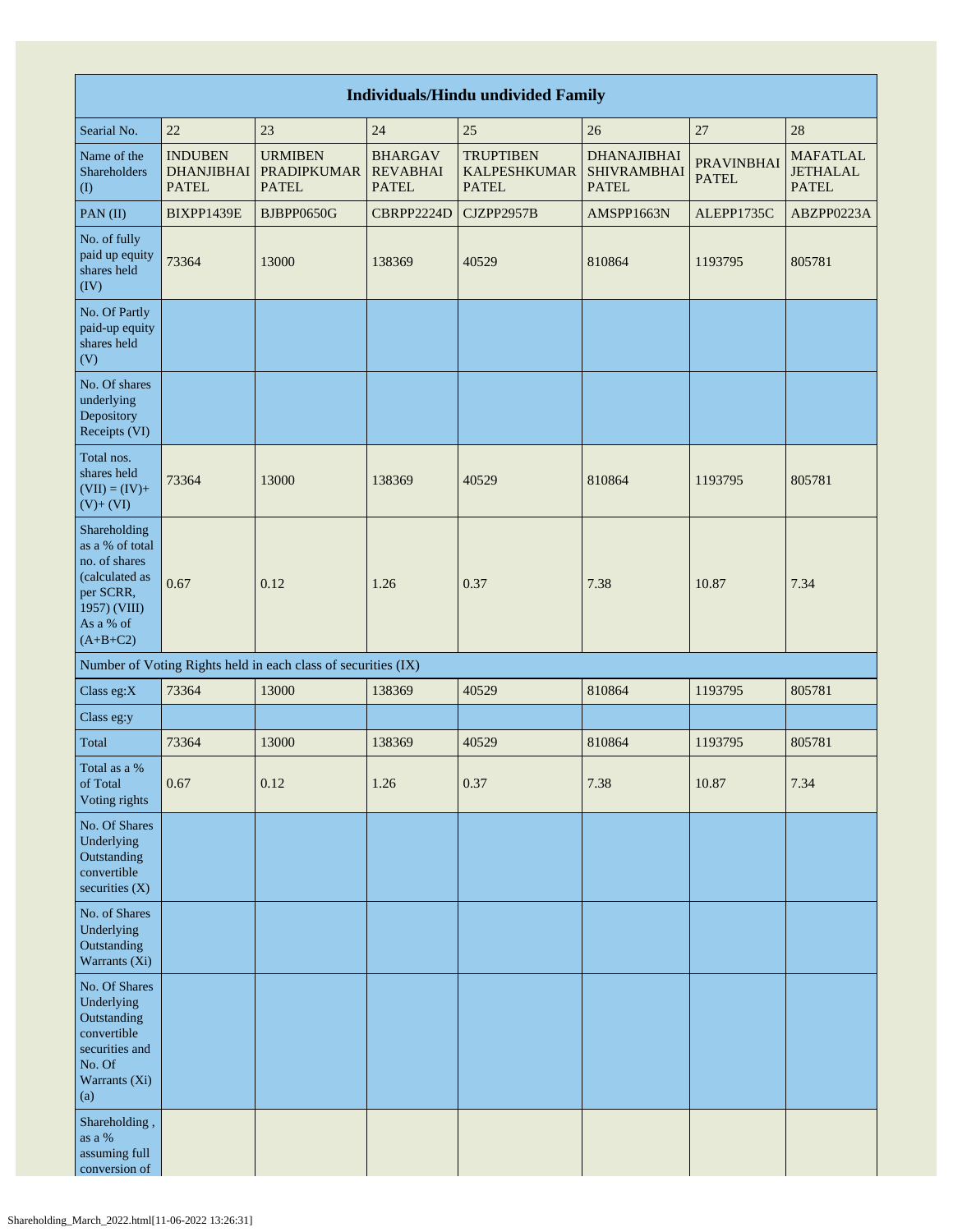| convertible<br>securities (as a<br>percentage of<br>diluted share<br>capital) $(XI)=$<br>$(VII)+(Xi)(a)$<br>As a % of<br>$(A+B+C2)$ | 0.67                             | 0.12                                                    | 1.26              | 0.37           | 7.38     | 10.87    | 7.34     |
|-------------------------------------------------------------------------------------------------------------------------------------|----------------------------------|---------------------------------------------------------|-------------------|----------------|----------|----------|----------|
|                                                                                                                                     | Number of Locked in shares (XII) |                                                         |                   |                |          |          |          |
| No. $(a)$                                                                                                                           |                                  |                                                         |                   |                |          |          |          |
| As a % of<br>total Shares<br>$\text{held}(\text{b})$                                                                                |                                  |                                                         |                   |                |          |          |          |
|                                                                                                                                     |                                  | Number of Shares pledged or otherwise encumbered (XIII) |                   |                |          |          |          |
| No. (a)                                                                                                                             |                                  |                                                         |                   |                |          |          |          |
| As a % of<br>total Shares<br>held (b)                                                                                               |                                  |                                                         |                   |                |          |          |          |
| Number of<br>equity shares<br>held in<br>dematerialized<br>form (XIV)                                                               | 73364                            | 13000                                                   | 138369            | 40529          | 810864   | 1193795  | 805781   |
| Reason for not providing PAN                                                                                                        |                                  |                                                         |                   |                |          |          |          |
| Reason for not<br>providing<br><b>PAN</b>                                                                                           |                                  |                                                         |                   |                |          |          |          |
| Shareholder<br>type                                                                                                                 | Promoter<br>Group                | Promoter Group                                          | Promoter<br>Group | Promoter Group | Promoter | Promoter | Promoter |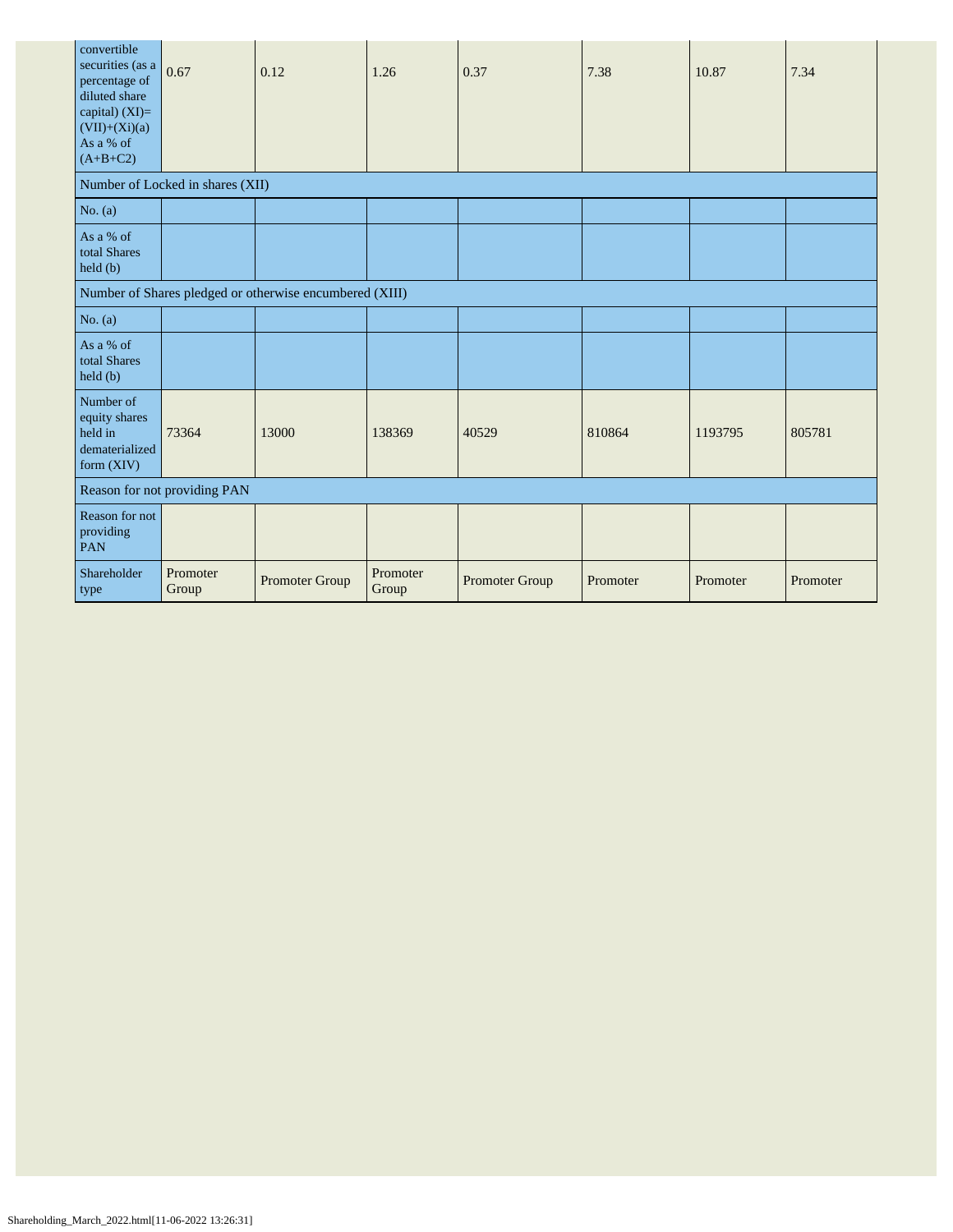| <b>Individuals/Hindu undivided Family</b>                                                                                                                                                                                    |                                                               |  |  |  |  |
|------------------------------------------------------------------------------------------------------------------------------------------------------------------------------------------------------------------------------|---------------------------------------------------------------|--|--|--|--|
| Searial No.                                                                                                                                                                                                                  |                                                               |  |  |  |  |
| Name of the<br>Shareholders (I)                                                                                                                                                                                              | Click here to go back                                         |  |  |  |  |
| PAN(II)                                                                                                                                                                                                                      | Total                                                         |  |  |  |  |
| No. of fully paid<br>up equity shares<br>held (IV)                                                                                                                                                                           | 8218030                                                       |  |  |  |  |
| No. Of Partly paid-<br>up equity shares<br>held (V)                                                                                                                                                                          |                                                               |  |  |  |  |
| No. Of shares<br>underlying<br>Depository<br>Receipts (VI)                                                                                                                                                                   |                                                               |  |  |  |  |
| Total nos. shares<br>held $(VII) = (IV) +$<br>$(V)+(VI)$                                                                                                                                                                     | 8218030                                                       |  |  |  |  |
| Shareholding as a<br>% of total no. of<br>shares (calculated<br>as per SCRR,<br>1957) (VIII) As a<br>% of $(A+B+C2)$                                                                                                         | 74.84                                                         |  |  |  |  |
|                                                                                                                                                                                                                              | Number of Voting Rights held in each class of securities (IX) |  |  |  |  |
| Class eg:X                                                                                                                                                                                                                   | 8218030                                                       |  |  |  |  |
| Class eg:y                                                                                                                                                                                                                   |                                                               |  |  |  |  |
| Total                                                                                                                                                                                                                        | 8218030                                                       |  |  |  |  |
| Total as a % of<br><b>Total Voting rights</b>                                                                                                                                                                                | 74.84                                                         |  |  |  |  |
| No. Of Shares<br>Underlying<br>Outstanding<br>convertible<br>securities $(X)$                                                                                                                                                |                                                               |  |  |  |  |
| No. of Shares<br>Underlying<br>Outstanding<br>Warrants (Xi)                                                                                                                                                                  |                                                               |  |  |  |  |
| No. Of Shares<br>Underlying<br>Outstanding<br>convertible<br>securities and No.<br>Of Warrants (Xi)<br>(a)                                                                                                                   |                                                               |  |  |  |  |
| Shareholding, as a<br>% assuming full<br>conversion of<br>convertible<br>securities (as a<br>percentage of<br>diluted share<br>capital) (XI)=<br>$(VII)+(Xi)(a)$ As a<br>% of $(A+B+C2)$<br>Number of Locked in shares (XII) | 74.84                                                         |  |  |  |  |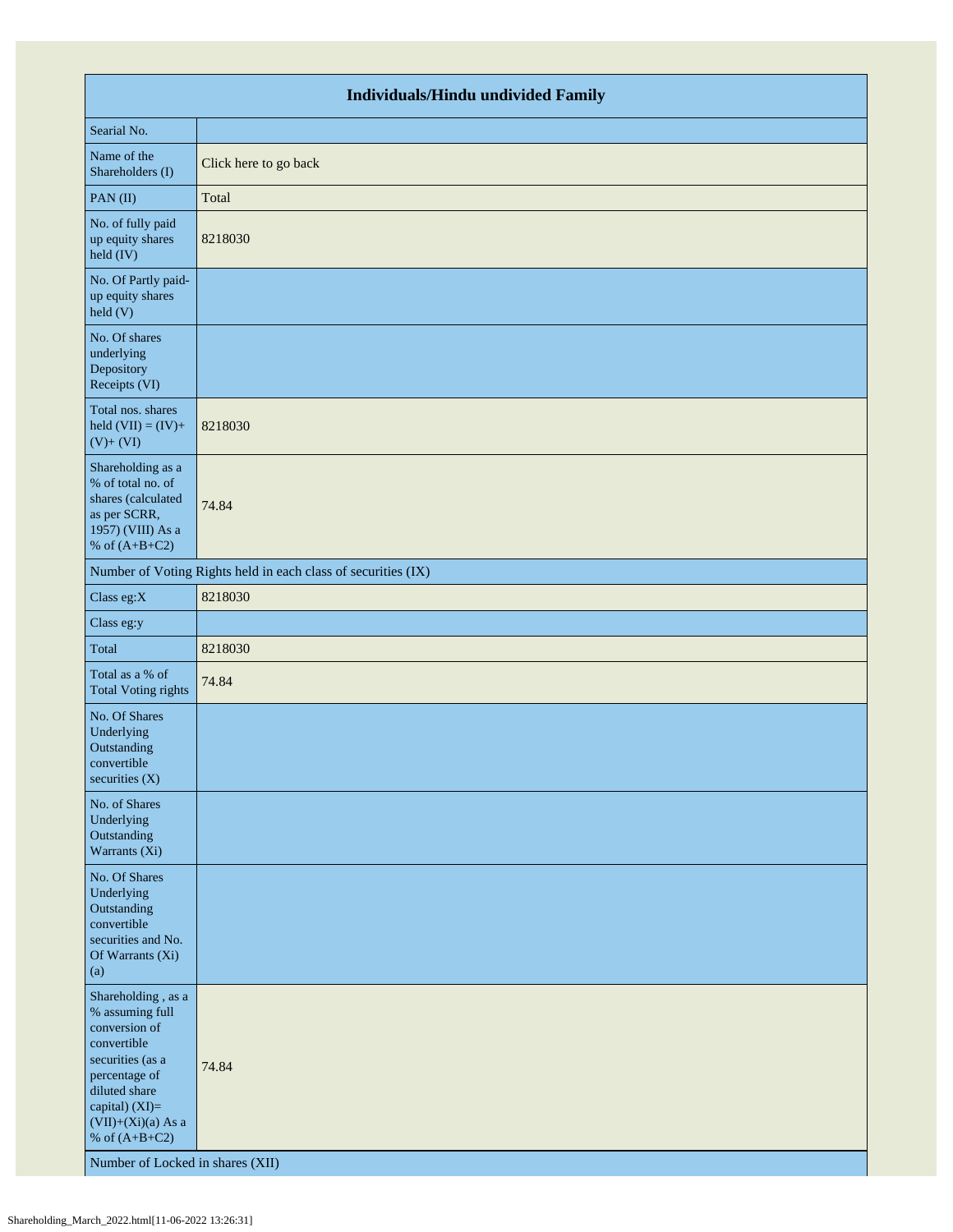| No. $(a)$                                                            |                                                         |
|----------------------------------------------------------------------|---------------------------------------------------------|
| As a % of total<br>Shares held (b)                                   |                                                         |
|                                                                      | Number of Shares pledged or otherwise encumbered (XIII) |
| No. $(a)$                                                            |                                                         |
| As a % of total<br>Shares held (b)                                   |                                                         |
| Number of equity<br>shares held in<br>dematerialized<br>form $(XIV)$ | 8218030                                                 |
| Reason for not providing PAN                                         |                                                         |
| Reason for not<br>providing PAN                                      |                                                         |
| Shareholder type                                                     |                                                         |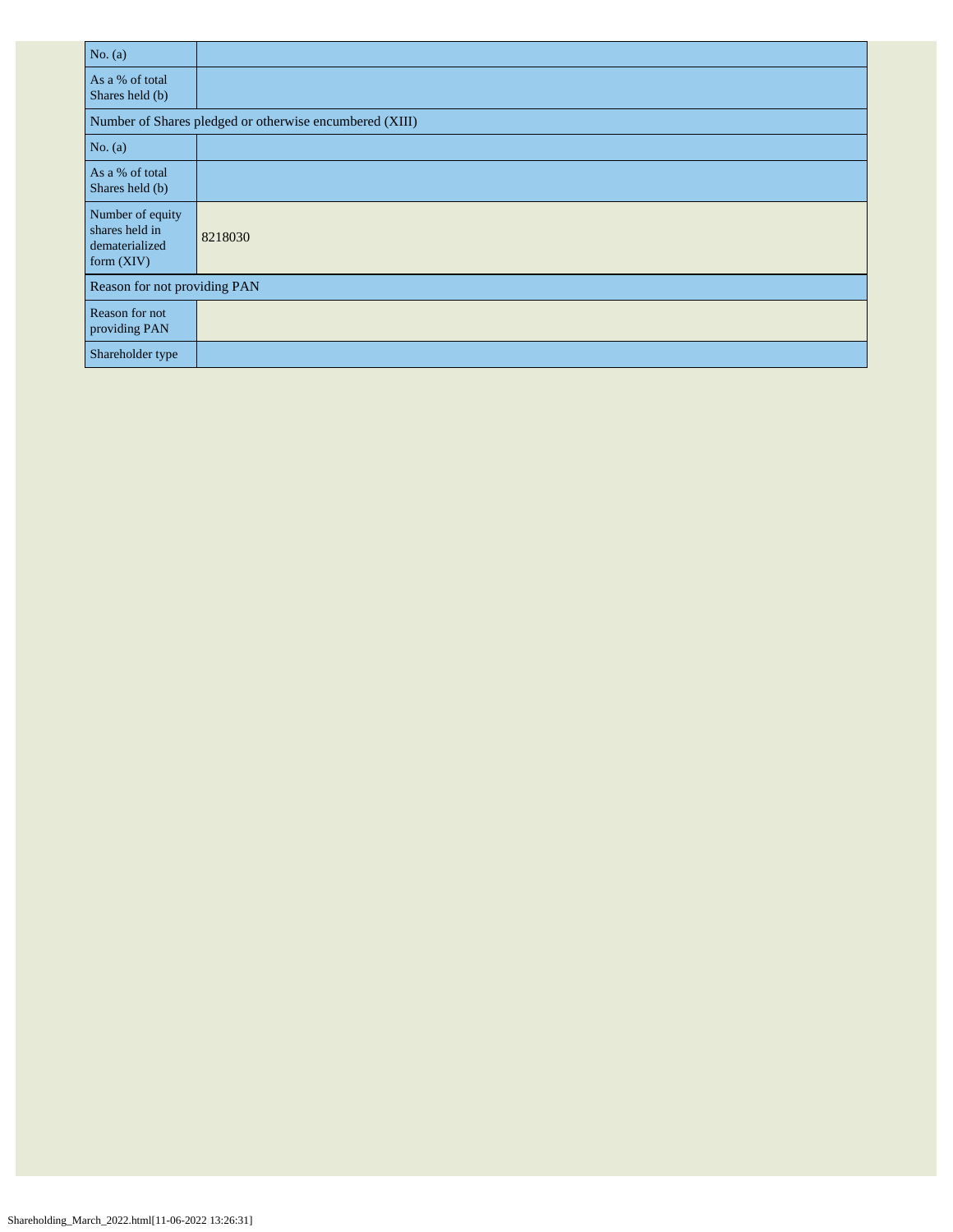| Individuals - ii. Individual shareholders holding nominal share capital in excess of Rs. 2 lakhs.                                                                                    |                                                               |                                                          |                                                          |                                                  |                                                      |                             |  |
|--------------------------------------------------------------------------------------------------------------------------------------------------------------------------------------|---------------------------------------------------------------|----------------------------------------------------------|----------------------------------------------------------|--------------------------------------------------|------------------------------------------------------|-----------------------------|--|
| Searial No.                                                                                                                                                                          | $\mathbf{1}$                                                  | $\overline{c}$                                           | $\mathfrak{Z}$                                           | $\overline{4}$                                   | $\sqrt{5}$                                           |                             |  |
| Name of the<br>Shareholders (I)                                                                                                                                                      | <b>RAJESHBHAI</b><br><b>HIRABHAI</b><br><b>PATEL HUF</b>      | <b>SURESHBHAI</b><br><b>HIRABHAI</b><br><b>PATEL HUF</b> | <b>VINODSING</b><br><b>NARYAANSING</b><br><b>RATHORE</b> | <b>BOSHOBY</b><br><b>UTKARSH</b><br><b>PATEL</b> | <b>PRIYAL</b><br><b>BHADRESHKUMAR</b><br><b>SHAH</b> | Click<br>here to<br>go back |  |
| PAN(II)                                                                                                                                                                              | AAQHR9484P                                                    | AAZHS1763F                                               | ADLPR3200R                                               | AHPPP6365F                                       | DLHPS8026M                                           | Total                       |  |
| No. of fully paid<br>up equity shares<br>held (IV)                                                                                                                                   | 149604                                                        | 159533                                                   | 135500                                                   | 579600                                           | 316156                                               | 1340393                     |  |
| No. Of Partly paid-<br>up equity shares<br>held (V)                                                                                                                                  |                                                               |                                                          |                                                          |                                                  |                                                      |                             |  |
| No. Of shares<br>underlying<br>Depository<br>Receipts (VI)                                                                                                                           |                                                               |                                                          |                                                          |                                                  |                                                      |                             |  |
| Total nos. shares<br>held $(VII) = (IV) +$<br>$(V)+(VI)$                                                                                                                             | 149604                                                        | 159533                                                   | 135500                                                   | 579600                                           | 316156                                               | 1340393                     |  |
| Shareholding as a<br>% of total no. of<br>shares (calculated<br>as per SCRR,<br>1957) (VIII) As a<br>% of $(A+B+C2)$                                                                 | 1.36                                                          | 1.45                                                     | 1.23                                                     | 5.28                                             | 2.88                                                 | 12.21                       |  |
|                                                                                                                                                                                      | Number of Voting Rights held in each class of securities (IX) |                                                          |                                                          |                                                  |                                                      |                             |  |
| Class eg: X                                                                                                                                                                          | 149604                                                        | 159533                                                   | 135500                                                   | 579600                                           | 316156                                               | 1340393                     |  |
| Class eg:y                                                                                                                                                                           |                                                               |                                                          |                                                          |                                                  |                                                      |                             |  |
| Total                                                                                                                                                                                | 149604                                                        | 159533                                                   | 135500                                                   | 579600                                           | 316156                                               | 1340393                     |  |
| Total as a % of<br><b>Total Voting rights</b>                                                                                                                                        | 1.36                                                          | 1.45                                                     | 1.23                                                     | 5.28                                             | 2.88                                                 | 12.21                       |  |
| No. Of Shares<br>Underlying<br>Outstanding<br>convertible<br>securities $(X)$                                                                                                        |                                                               |                                                          |                                                          |                                                  |                                                      |                             |  |
| No. of Shares<br>Underlying<br>Outstanding<br>Warrants (Xi)                                                                                                                          |                                                               |                                                          |                                                          |                                                  |                                                      |                             |  |
| No. Of Shares<br>Underlying<br>Outstanding<br>convertible<br>securities and No.<br>Of Warrants (Xi)<br>(a)                                                                           |                                                               |                                                          |                                                          |                                                  |                                                      |                             |  |
| Shareholding, as a<br>% assuming full<br>conversion of<br>convertible<br>securities (as a<br>percentage of<br>diluted share<br>capital) (XI)=<br>$(VII)+(X)$ As a %<br>of $(A+B+C2)$ | 1.36                                                          | 1.45                                                     | 1.23                                                     | 5.28                                             | 2.88                                                 | 12.21                       |  |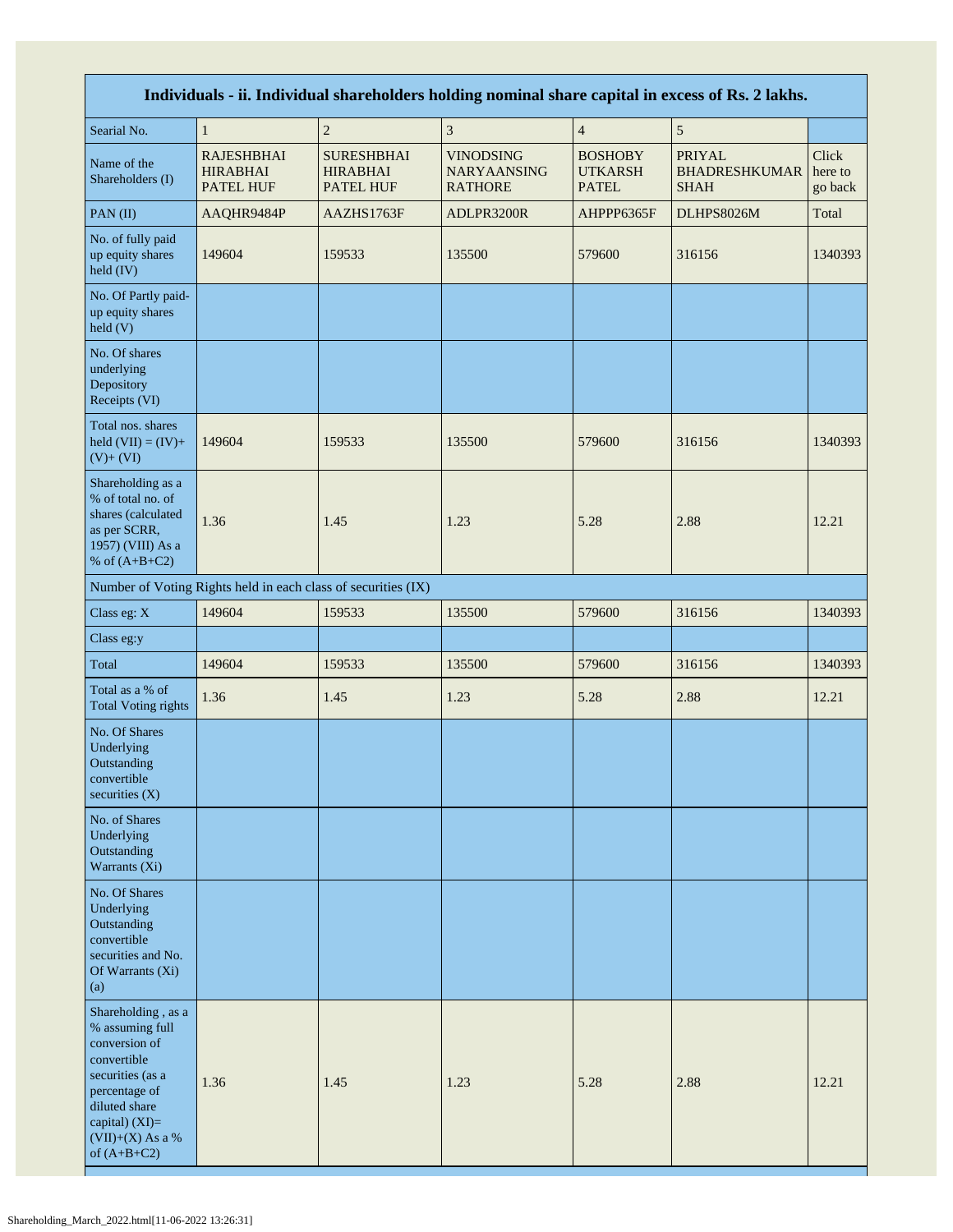| Number of Locked in shares (XII)                                     |        |        |        |        |        |         |  |
|----------------------------------------------------------------------|--------|--------|--------|--------|--------|---------|--|
| No. $(a)$                                                            |        |        |        |        |        |         |  |
| As a % of total<br>Shares held (b)                                   |        |        |        |        |        |         |  |
| Number of equity<br>shares held in<br>dematerialized<br>form $(XIV)$ | 149604 | 159533 | 135500 | 579600 | 316156 | 1340393 |  |
| Reason for not providing PAN                                         |        |        |        |        |        |         |  |
| Reason for not<br>providing PAN                                      |        |        |        |        |        |         |  |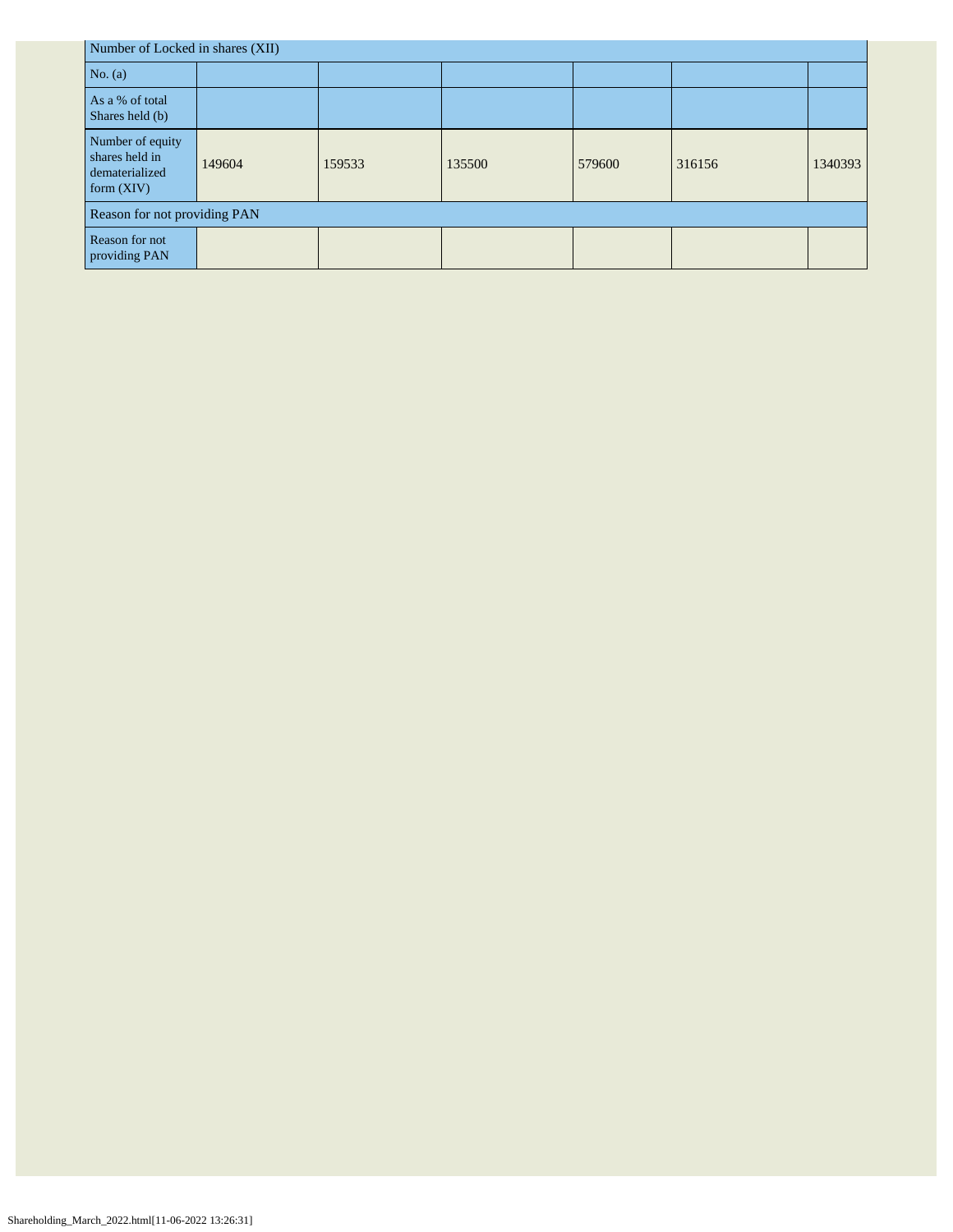| Any Other (specify)                                                                                                  |                                                               |                         |                           |                       |  |  |
|----------------------------------------------------------------------------------------------------------------------|---------------------------------------------------------------|-------------------------|---------------------------|-----------------------|--|--|
| Searial No.                                                                                                          | $\mathbf{1}$                                                  | $\sqrt{2}$              | $\mathfrak{Z}$            |                       |  |  |
| Category                                                                                                             | <b>Bodies Corporate</b>                                       | <b>Clearing Members</b> | Non-Resident Indian (NRI) |                       |  |  |
| Category / More<br>than 1 percentage                                                                                 | Category                                                      | Category                | Category                  |                       |  |  |
| Name of the<br>Shareholders (I)                                                                                      |                                                               |                         |                           | Click here to go back |  |  |
| PAN(II)                                                                                                              |                                                               |                         |                           | Total                 |  |  |
| No. of the<br>Shareholders (I)                                                                                       | $\overline{7}$                                                | 1                       | 13                        | 21                    |  |  |
| No. of fully paid<br>up equity shares<br>held (IV)                                                                   | 10006                                                         | 20                      | 57537                     | 67563                 |  |  |
| No. Of Partly paid-<br>up equity shares<br>held(V)                                                                   |                                                               |                         |                           |                       |  |  |
| No. Of shares<br>underlying<br>Depository<br>Receipts (VI)                                                           |                                                               |                         |                           |                       |  |  |
| Total nos. shares<br>held $(VII) = (IV) +$<br>$(V)$ + $(VI)$                                                         | 10006                                                         | 20                      | 57537                     | 67563                 |  |  |
| Shareholding as a<br>% of total no. of<br>shares (calculated<br>as per SCRR,<br>1957) (VIII) As a<br>% of $(A+B+C2)$ | 0.09                                                          | $\mathbf{0}$            | 0.52                      | 0.61                  |  |  |
|                                                                                                                      | Number of Voting Rights held in each class of securities (IX) |                         |                           |                       |  |  |
| Class eg: X                                                                                                          | 10006                                                         | 20                      | 57537                     | 67563                 |  |  |
| Class eg:y                                                                                                           |                                                               |                         |                           |                       |  |  |
| Total                                                                                                                | 10006                                                         | 20                      | 57537                     | 67563                 |  |  |
| Total as a % of<br><b>Total Voting rights</b>                                                                        | 0.09                                                          | $\mathbf{0}$            | 0.52                      | 0.61                  |  |  |
| No. Of Shares<br>Underlying<br>Outstanding<br>convertible<br>securities (X)                                          |                                                               |                         |                           |                       |  |  |
| No. of Shares<br>Underlying<br>Outstanding<br>Warrants (Xi)                                                          |                                                               |                         |                           |                       |  |  |
| No. Of Shares<br>Underlying<br>Outstanding<br>convertible<br>securities and No.<br>Of Warrants (Xi)<br>(a)           |                                                               |                         |                           |                       |  |  |
| Shareholding, as a<br>% assuming full<br>conversion of<br>convertible<br>securities (as a                            |                                                               |                         |                           |                       |  |  |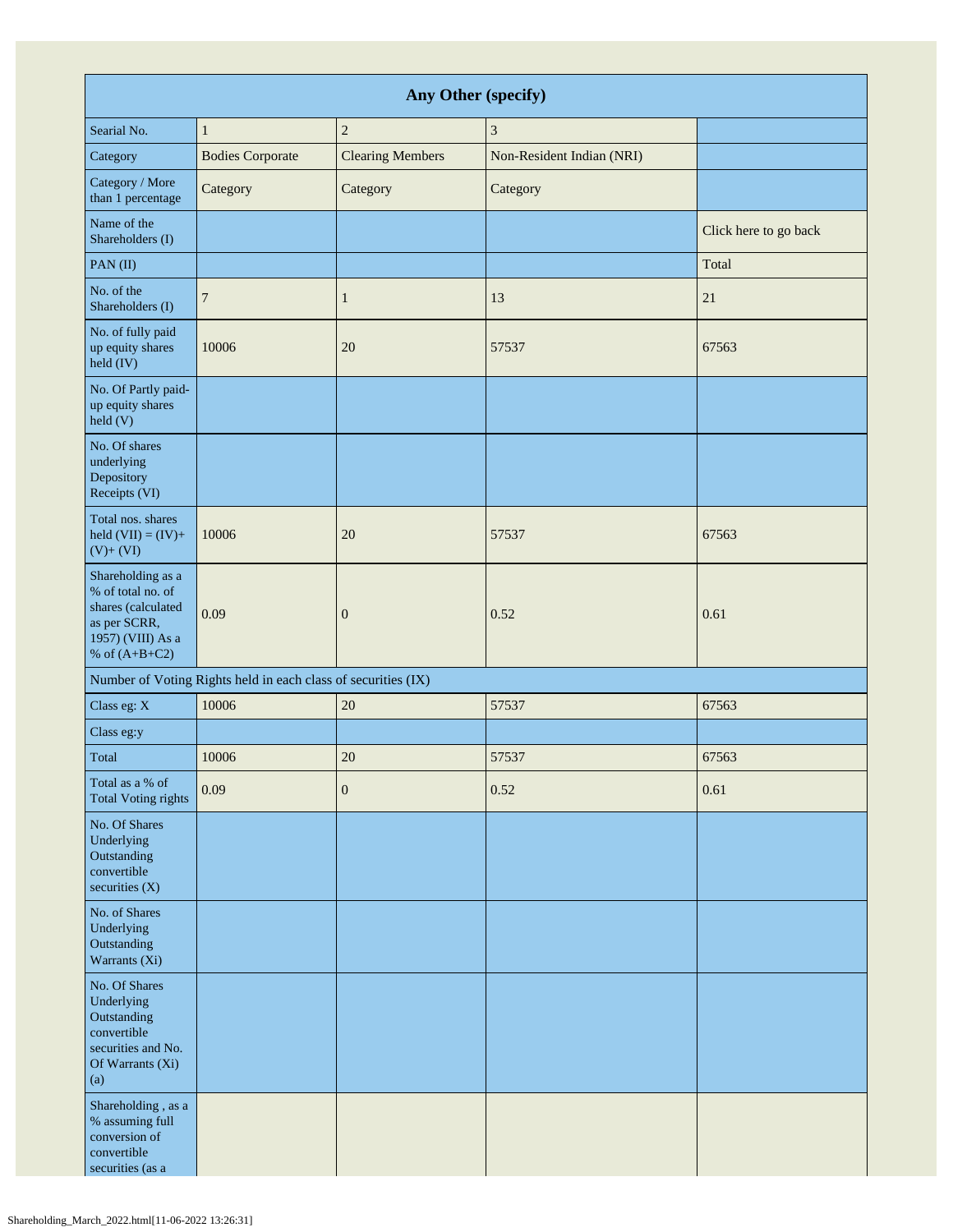| percentage of<br>diluted share<br>capital) (XI)=<br>$(VII)+(X)$ As a %<br>of $(A+B+C2)$ | 0.09  | $\overline{0}$ | 0.52  | 0.61  |  |  |
|-----------------------------------------------------------------------------------------|-------|----------------|-------|-------|--|--|
| Number of Locked in shares (XII)                                                        |       |                |       |       |  |  |
| No. (a)                                                                                 |       |                |       |       |  |  |
| As a % of total<br>Shares held (b)                                                      |       |                |       |       |  |  |
| Number of equity<br>shares held in<br>dematerialized<br>form $(XIV)$                    | 10006 | 20             | 57537 | 67563 |  |  |
| Reason for not providing PAN                                                            |       |                |       |       |  |  |
| Reason for not<br>providing PAN                                                         |       |                |       |       |  |  |